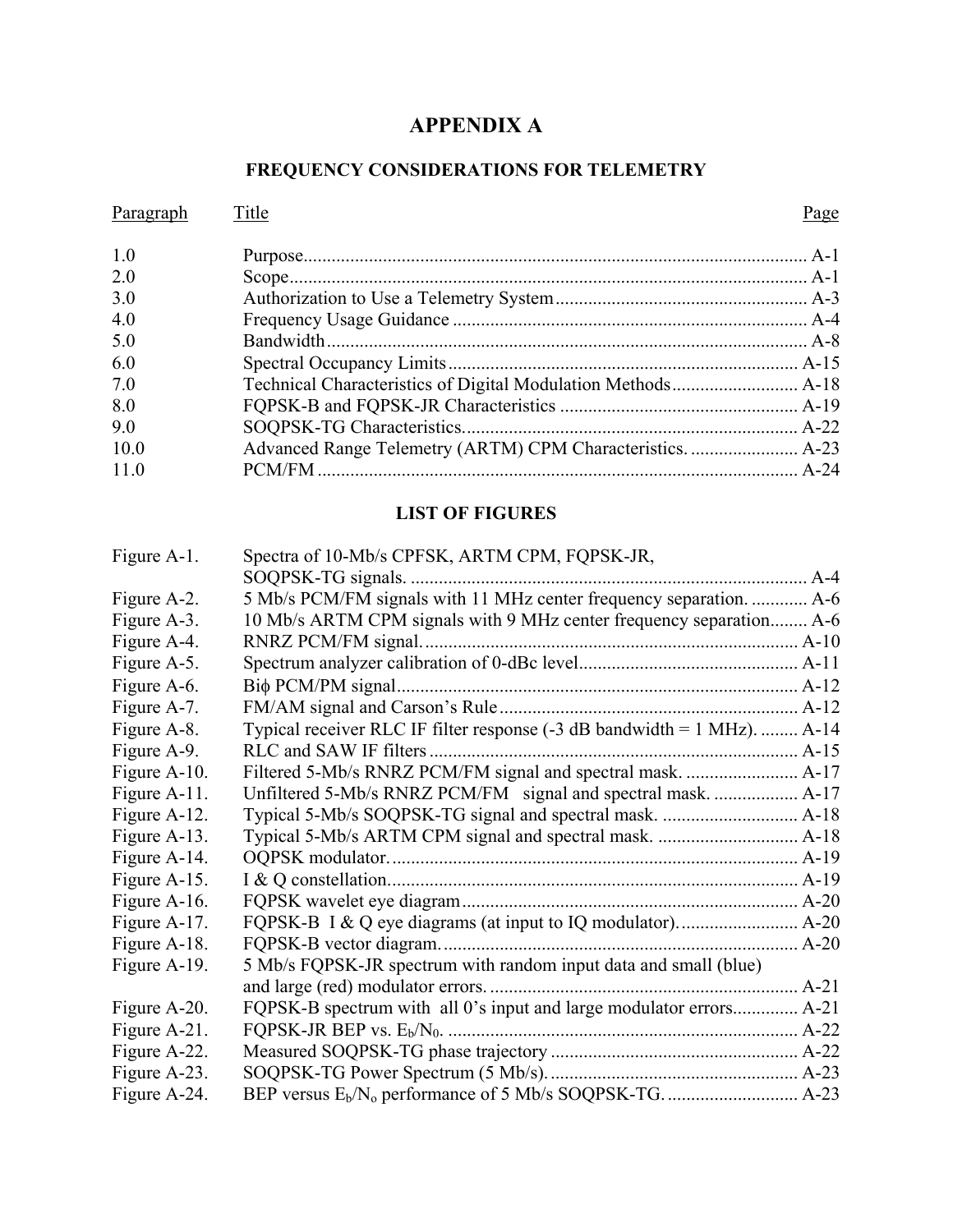| Figure A-25. |                                                                     |  |
|--------------|---------------------------------------------------------------------|--|
| Figure A-26. |                                                                     |  |
| Figure A-27. |                                                                     |  |
| Figure A-28. | BEP versus $E_b/N_o$ performance of 5 Mb/s PCM/FM with multi-symbol |  |
|              |                                                                     |  |

## **LIST OF TABLES**

| Table A-1. |                                                                          |  |
|------------|--------------------------------------------------------------------------|--|
| Table A-2. | 99 Percent Power Bandwidths For Various Digital Modulation Methods  A-10 |  |
| Table A-3. |                                                                          |  |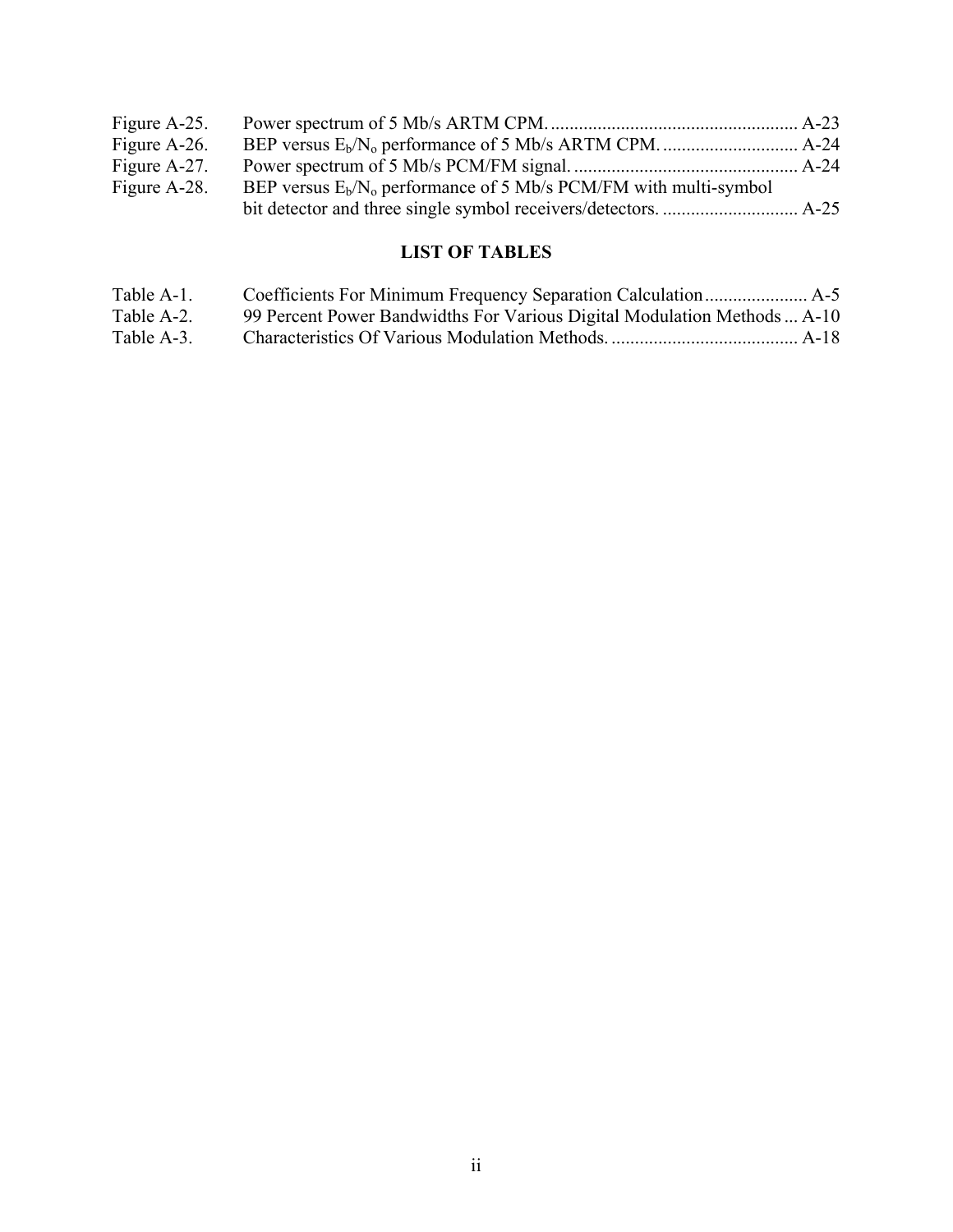### **APPENDIX A**

#### **FREQUENCY CONSIDERATIONS FOR TELEMETRY**

#### <span id="page-2-0"></span>**1.0 Purpose**

This appendix was prepared with the cooperation and assistance of the Range Commanders Council (RCC) Frequency Management Group (FMG). This appendix provides guidance to telemetry users for the most effective use of the ultra high frequency (UHF) telemetry bands, 1435 to 1535 MHz, 2200 to 2290 MHz, and 2310 to 2390 MHz. Coordination with the frequency managers of the applicable test ranges and operating areas is recommended before a specific frequency band is selected for a given application. Government users should coordinate with the appropriate Area Frequency Coordinator and commercial users should coordinate with the Aerospace and Flight Test Radio Coordinating Council (AFTRCC). A list of the points of contact can be found in the National Telecommunications and Information Administration's (NTIA) Manual of Regulations and Procedures for Federal Radio Frequency Management. The manual is at [http://www.ntia.doc.gov/osmhome/redbook/redbook.html.](http://www.ntia.doc.gov/osmhome/redbook/redbook.html)

#### **2.0 Scope**

 $\overline{a}$ 

This appendix is to be used as a guide by users of telemetry frequencies at Department of Defense (DoD)-related test ranges and contractor facilities. The goal of frequency management is to encourage maximal use and minimal interference among telemetry users and between telemetry users and other users of the electromagnetic spectrum.

2.1 Definitions. The following terminology is used in this appendix.

Allocation (of a Frequency Band). Entry of a frequency band into the Table of Frequency Allocations<sup>1</sup> for use by one or more radio communication services or the radio astronomy service under specified conditions.

Assignment (of a Radio Frequency or Radio Frequency Channel). Authorization given by an administration for a radio station to use a radio frequency or radio frequency channel under specified conditions.

Authorization. Permission to use a radio frequency or radio frequency channel under specified conditions

<span id="page-2-1"></span><sup>&</sup>lt;sup>1</sup> The definitions of the radio services that can be operated within certain frequency bands contained in the radio regulations as agreed to by the member nations of the International Telecommunications Union. This table is maintained in the United States by the Federal Communications Commission and the NTIA.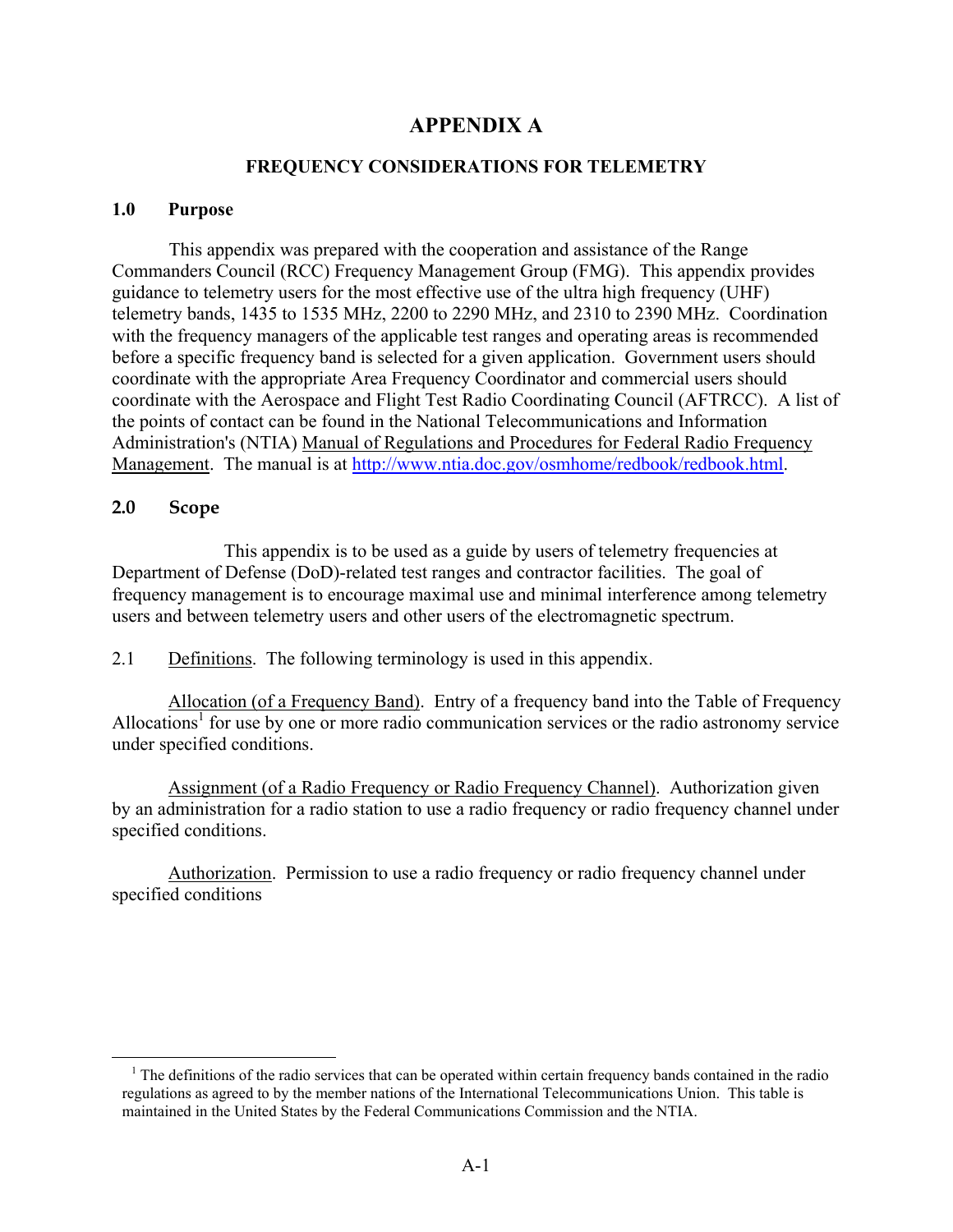Certification. The Military Communications-Electronics Board's (MCEB) process of verifying that a proposed system complies with the appropriate rules, regulations, and technical standards.

J/F 12 Number. The identification number assigned to a system by the MCEB after the Application for Equipment Frequency Allocation (DD Form 1494) is approved; for example, J/F 12/6309 (sometimes called the J-12 number).

Resolution Bandwidth. The -3 dB bandwidth of the measurement device.

### 2.2 Modulation methods.

2.2.1 Traditional Modulation Methods. The traditional modulation methods for aeronautical telemetry are Frequency Modulation (FM) and Phase Modulation (PM). Pulse Code Modulation (PCM)/Frequency Modulation (FM) has been the most popular telemetry modulation since around 1970. The PCM/FM method could also be called filtered Continuous Phase Frequency Shift Keying (CPFSK). The RF signal is typically generated by filtering the baseband nonreturn-to-zero-level (NRZ-L) signal and then frequency modulating a voltage-controlled oscillator (VCO). The optimum peak deviation is 0.35 times the bit rate and a good choice for a premodulation filter is a multi-pole linear phase filter with bandwidth equal to 0.7 times the bit rate. Frequency and phase modulation have a variety of desirable features but may not provide the required bandwidth efficiency, especially for higher bit rates.

2.2.2 Improved Bandwidth Efficiency. When better bandwidth efficiency is required, the standard methods for digital signal transmission are the Feher Patented Quadrature Phase Shift Keying (FQPSK-B and FQPSK-JR), the Shaped Offset Quadrature Phase Shift Keying (SOQPSK-TG), and the Advanced Range Telemetry (ARTM) Continuous Phase Modulation (CPM). Each of these methods offers constant, or nearly constant, envelope characteristics and are compatible with non-linear amplifiers with minimal spectral regrowth and minimal degradation of detection efficiency. The first three methods (FQPSK-B, FQPSK-JR, and SOQPSK-TG) are interoperable and require the use of the differential encoder described in Chapter 2, paragraph 2.4.3.1.1. Additional information on this differential encoder is contained in Appendix M. All of these bandwidth-efficient modulation methods require the data to be randomized.

2.3 Other Notations. The following notations are used in this appendix. Other references may define these terms slightly differently.

- $\bullet$  B<sub>99%</sub> -Bandwidth containing 99 percent of the total power
- $B_{25dBm}$  -Bandwidth containing all components larger than  $-25$  dBm
- $\bullet$  B<sub>-60dBc</sub> -Bandwidth containing all components larger than the power -level that is 60 dB below the unmodulated carrier power
- dBc -Decibels relative to the power level of the unmodulated carrier
- $f_c$  -Assigned center frequency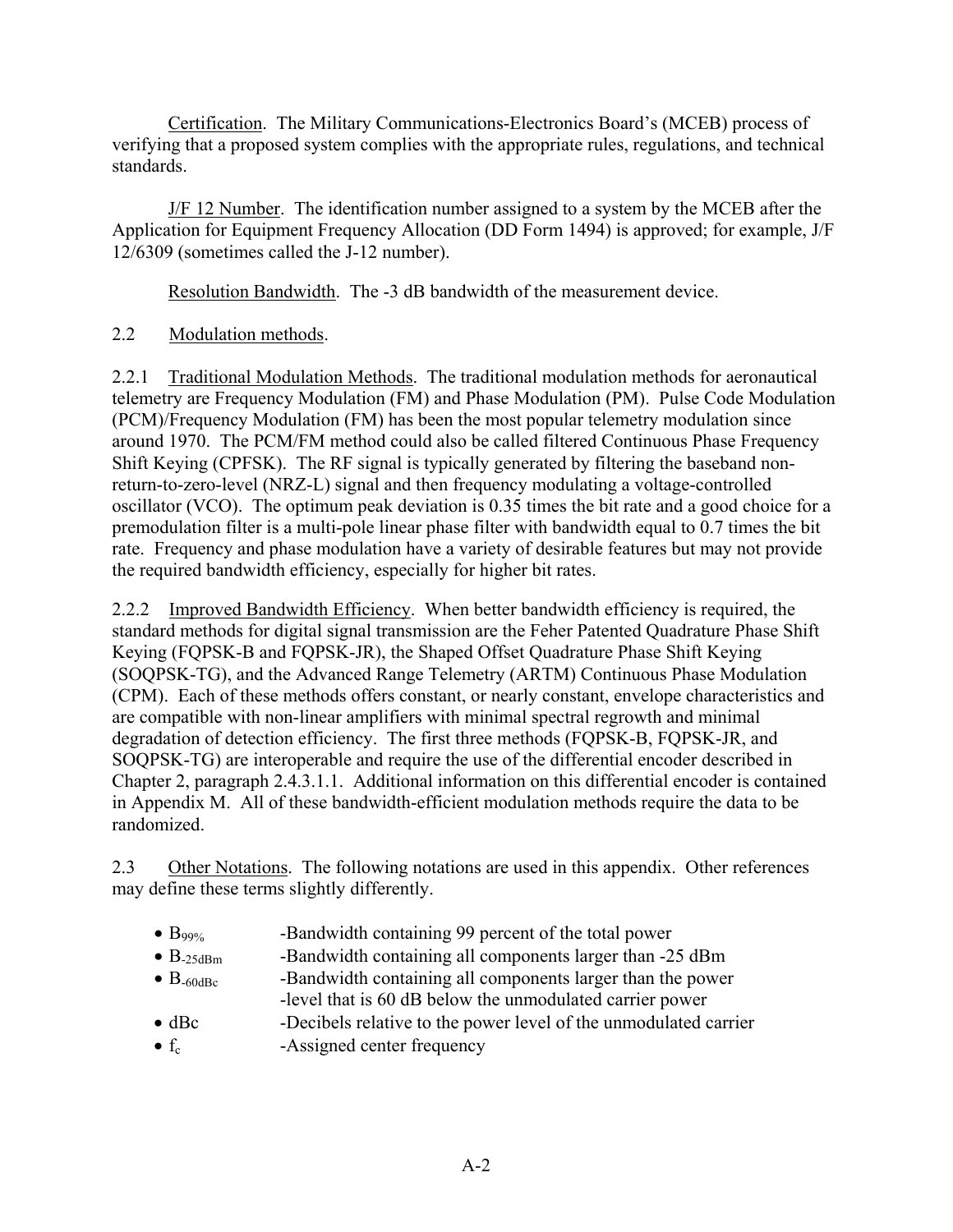### <span id="page-4-0"></span>**3.0 Authorization to Use a Telemetry System**

All radio frequency (RF) emitting devices must have approval to operate in the United States and Possessions (US&P) via a frequency assignment unless granted an exemption by the national authority. The NTIA is the President's designated national authority and spectrum manager. The NTIA manages and controls the use of RF spectrum by federal agencies in US&P territory. Obtaining a frequency assignment involves the two-step process of obtaining an RF spectrum support certification of major RF systems design, followed by an operational frequency assignment to the RF system user. These steps are discussed below.

3.1 RF Spectrum Support Certification. All major RF systems used by federal agencies must be submitted to the NTIA, via the Interdepartmental Radio Advisory Committee (IRAC), for system review and spectrum support certification prior to committing funds for acquisition/procurement. During the system review process, compliance with applicable RF standards, and RF allocation tables, rules, and regulations is checked. For Department of Defense (DoD) agencies, and for support of DoD contracts, this is accomplished via the submission of a DD Form 1494 to the MCEB. Noncompliance with standards, the tables, rules, or regulations can result in denial of support, limited support, or support on an unprotected nonpriority basis. All RF users must obtain frequency assignments for any RF system (even if not considered major). This assignment is accomplished by submission of frequency use proposals through the appropriate frequency management offices. Frequency assignments may not be granted for major systems that have not obtained spectrum support certification.

3.1.1 Frequency Allocation. As stated before, telemetry systems must normally operate within the frequency bands designated for their use in the National Table of Frequency Allocations. With sufficient justification, use of other bands may at times be permitted, but the certification process is much more difficult, and the outcome is uncertain. Even if certification is granted on a noninterference basis to other users, the frequency manager is often unable to grant assignments because of local users who will get interference.

3.1.1.1 Telemetry Bands. Air and space-to-ground telemetering is allocated in the UHF bands 1435 to 1535, 2200 to 2290, and 2310 to 2390 MHz, commonly known as the lower-L band, the lower-S band, and the upper-S band. Other mobile bands, such as 1755-1850 MHz, can also be used at many test ranges. Since these other bands are not considered a standard telemetry band per this document, potential users must coordinate, in advance, with the individual range(s) and ensure use of this band can be supported at the subject range(s) and that their technical requirements will be met.

3.1.1.2 Very High Frequency (VHF) Telemetry. The VHF band, 216-265 MHz, was used for telemetry operations in the past. Telemetry bands were moved to the UHF bands as of 1 January 1970 to prevent interference to critical government land mobile and military tactical communications. Telemetry operation in this band is strongly discouraged and is considered only on an exceptional case-by-case basis.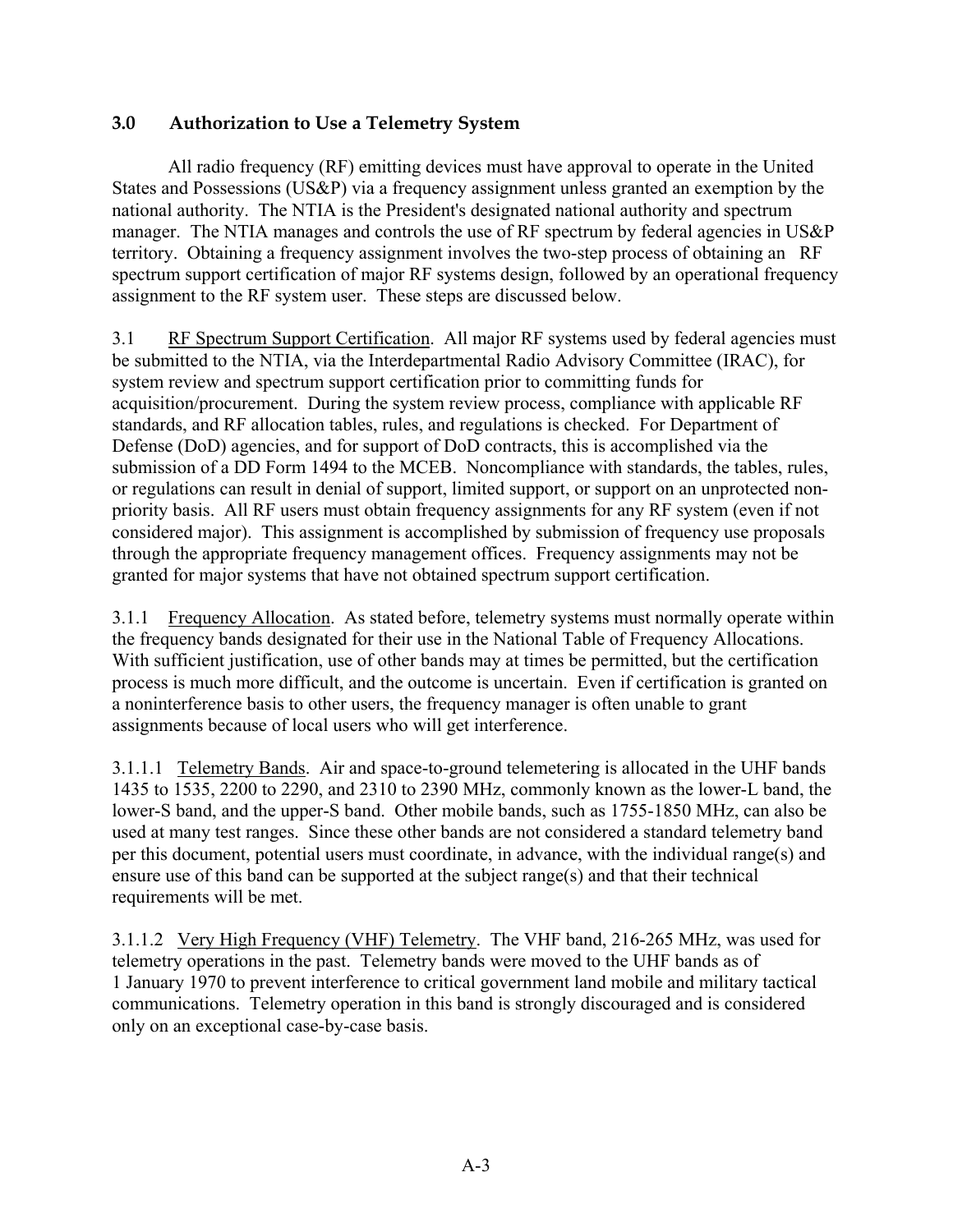<span id="page-5-0"></span>3.1.2 Technical Standards. The MCEB and the NTIA review proposed telemetry systems for compliance with applicable technical standards. For the UHF telemetry bands, the current revisions of the following standards are considered applicable:

- RCC Document IRIG 106, Telemetry Standards
- MIL-STD-461, Requirements for the Control of Electromagnetic Interference Emissions and Susceptibility
- Manual of Regulations and Procedures for Federal Radio Frequency Management (NTIA)

Applications for certification are also thoroughly checked in many other ways including necessary and occupied bandwidths, modulation characteristics, reasonableness of output power, correlation between output power and amplifier type, and antenna type and characteristics. The associated receiver normally must be specified or referenced. The characteristics of the receiver are also verified.

3.2 Frequency Authorization. Spectrum certification of a telemetry system verifies that the system meets the technical requirements for successful operation in the electromagnetic environment. However, a user is not permitted to radiate with the telemetry system before requesting and receiving a specific frequency assignment. The assignment process considers when, where, and how the user plans to radiate. Use of the assignments is tightly scheduled by and among the individual ranges to make the most efficient use of the limited telemetry radio frequency (RF) spectrum and to ensure that one user does not interfere with other users.

### **4.0 Frequency Usage Guidance**

Frequency usage is controlled by scheduling in the areas where the tests will be conducted. The following recommendations are based on good engineering practice for such usage and it is assumed that the occupied bandwidth fits within the telemetry band in all cases.

### 4.1 Minimum Frequency Separation. |  $_{-10}$  10 mb/s

The minimum required frequency separation can be calculated using the formula:

 $\Delta F_0 = a_s * R_s + a_i * R_i$  (A-1)

$$
\quad\text{where}\quad %
$$

 $\Delta F_0$  = the minimum required center frequency separation in MHz  $R_s$ =bit rate of desired signal in Mb/s Figure A-1. Spectra of 10-Mb/s CPFSK,  $R_i$ =bit rate of interfering signal in Mb/s as is determined by the desired signal type and receiving equipment (Table  $\underline{A-1}$ ).



ARTM CPM, FQPSK-JR, SOQPSK-TG signals.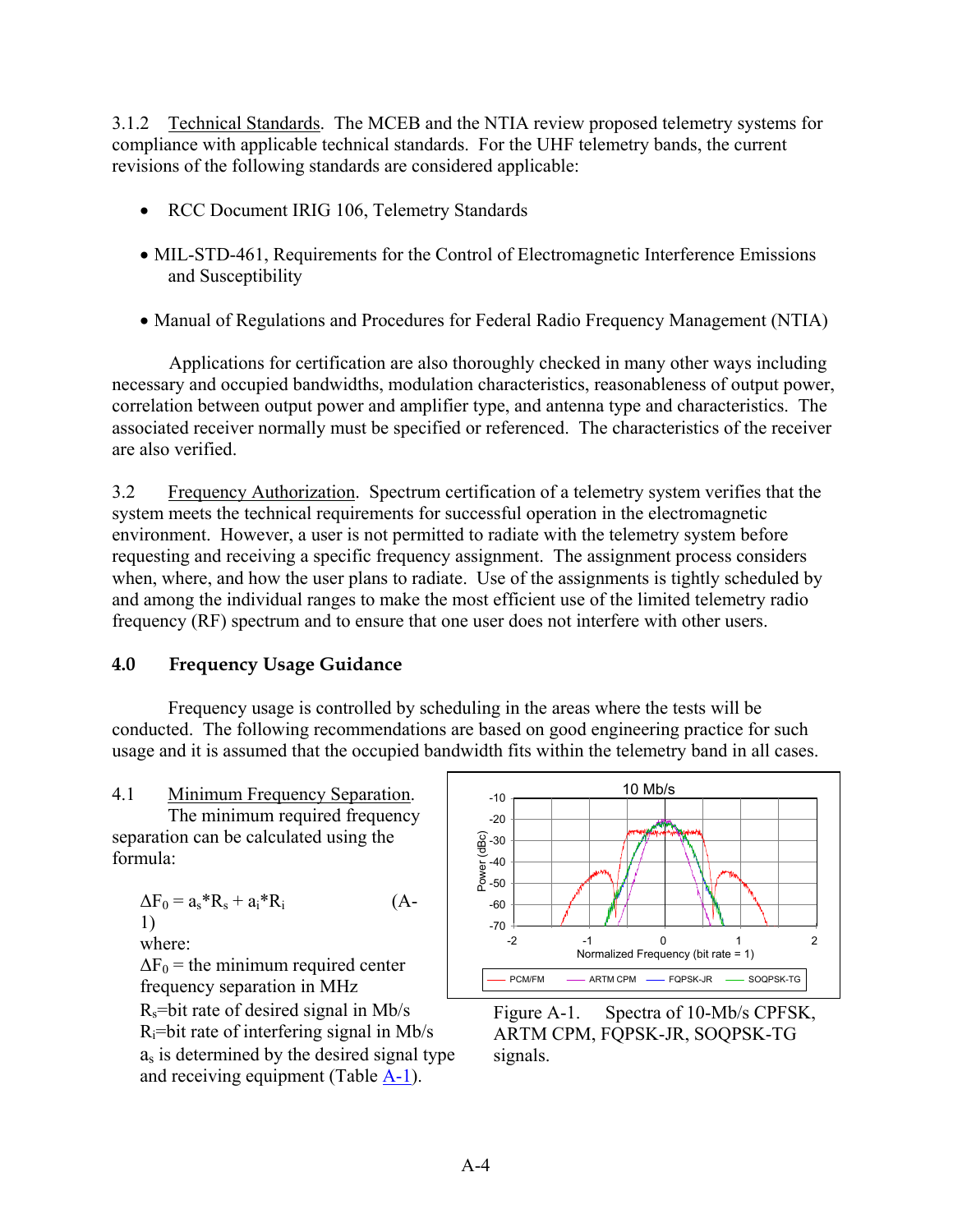<span id="page-6-0"></span>

| <b>TABLE A-1.</b><br><b>COEFFICIENTS FOR MINIMUM FREQUENCY SEPARATION</b><br><b>CALCULATION</b> |                                                                                                                                                                                                                            |       |  |
|-------------------------------------------------------------------------------------------------|----------------------------------------------------------------------------------------------------------------------------------------------------------------------------------------------------------------------------|-------|--|
| <b>Modulation Type</b>                                                                          | $a_{s}$                                                                                                                                                                                                                    | $a_i$ |  |
| <b>NRZ PCM/FM</b>                                                                               | $1.0*$ for receivers with RLC final Intermediate<br>Frequency (IF) filters<br>for receivers with Surface Acoustic Wave (SAW) or<br>0.7<br>digital IF filters<br>with multi-symbol detectors (or equivalent devices)<br>0.5 | 12    |  |
| FQPSK-B, FQPSK-JR,<br>SOQPSK-TG                                                                 | 0.45                                                                                                                                                                                                                       | 0.65  |  |
| <b>ARTM CPM</b>                                                                                 | 0.35                                                                                                                                                                                                                       |       |  |

\*The minimum frequency separation for typical receivers with Resistor-Inductor-Capacitor (RLC) final IF filters and NRZ-L PCM/FM signals is the larger of 1.5 times the actual IF –3 dB bandwidth and the value calculated using the equation above.

The minimum spacing needs to be calculated for signal 1 as the desired signal and signal 2 as the interferer and vice versa. Note that the values for  $a_i$  match the –57 dBc points for the four modulation methods shown in Figure [A-1](#page-5-0) quite closely. It is not surprising that the required frequency spacing from the interferer is directly related to the power spectrum of the interfering signal. The values for  $a_s$  are a function of the effective detection filter bandwidths and the co-channel interference resistance of the desired signal modulation method and detector. The values for as and ai are slightly conservative for most cases and assume the receiver being used does not have spurious responses that cause additional interference. This section was completely rewritten from previous editions of the Telemetry Standards because addition of new modulation methods and new receiving equipment rendered the old method obsolete. The values of as and ai were determined empirically from the results of extensive adjacent channel interference testing. The main assumptions are as follows:

- The NRZ PCM/FM signals are assumed to be premodulation filtered with a multi-pole filter with -3 dB point of 0.7 times the bit rate and the peak deviation is assumed to be approximately 0.35 times the bit rate.
- The receiver IF filter is assumed to be no wider than 1.5 times the bit rate and provides at least 6 dB of attenuation of the interfering signal.
- The interfering signal is assumed to be no more than 20 dB stronger than the desired signal.
- The receiver is assumed to be operating in linear mode; no significant intermodulation products or spurious responses are present.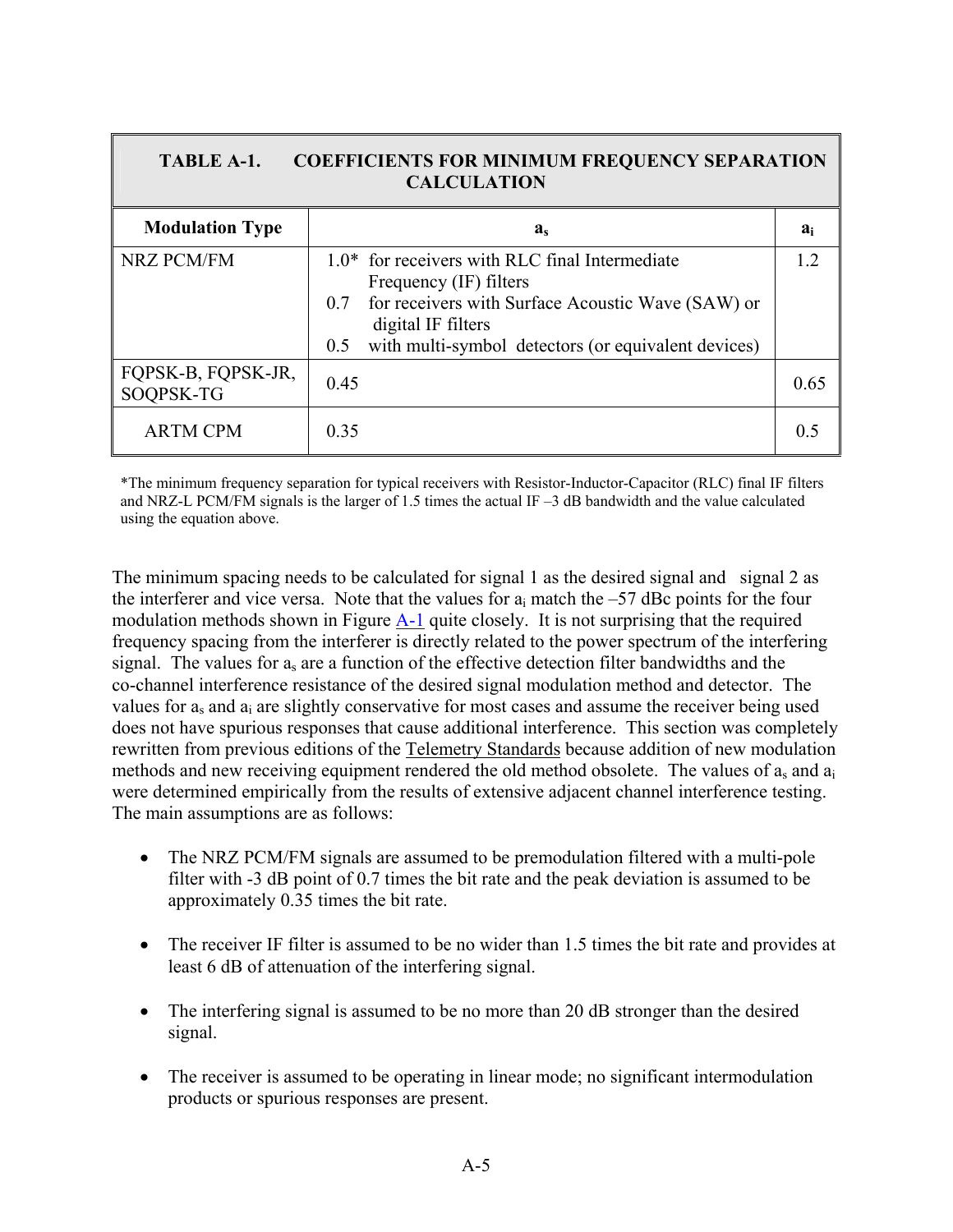<span id="page-7-0"></span>Examples are shown below:

5 Mb/s PCM/FM and 0.8 Mb/s PCM/FM using a receiver with 6 MHz IF bandwidth for the 5 Mb/s signal (this receiver has RLC IF filters)

 $1.0*5 + 1.2*0.8 = 5.96 \text{ MHz}, 1.0*8 + 1.2*5 = 6.8 \text{ MHz}, 1.5*6 = 9.0 \text{ MHz}.$ the largest value is 9 MHz and the frequencies are assigned in 1 MHz steps so the minimum spacing is 9 MHz

5 Mb/s PCM/FM and 5 Mb/s PCM/FM using a receiver with 6 MHz IF bandwidth for the 5 Mb/s signals (these receivers have RLC IF filters; see Figure [A-2](#page-7-0))

 $1.0*5 + 1.2*5 = 11$  MHz,  $1.5*6 = 9.0$  MHz; the larger value is 11 MHz and the frequencies are assigned in 1 MHz steps so the minimum spacing is 11 MHz

5 Mb/s PCM/FM and 5 Mb/s PCM/FM using a receiver with 6 MHz IF bandwidth for the 5 Mb/s signal (this receiver has RLC IF filters but a multi-symbol detector is used)  $0.5*5 + 1.2*5 = 8.5$  MHz;

the frequencies are assigned in 1 MHz steps so the minimum spacing is 9 MHz

5 Mb/s PCM/FM and 5 Mb/s SOQPSK-TG using a receiver with 6 MHz IF bandwidth for the 5 Mb/s signals (this receiver has RLC IF filters but a multi-symbol detector is used)  $0.5*5 + 0.65*5 = 5.75 \text{ MHz}$ ,  $0.45*5 + 1.2*5 = 8.25 \text{ MHz}$ ; the largest value is 8.25 MHz and the frequencies are assigned in 1 MHz steps so the minimum spacing is 9 MHz

5 Mb/s FQPSK-B and 5 Mb/s ARTM CPM using a receiver with 6 MHz IF bandwidth for the 5 Mb/s signals<br>0.45\*5 + 0.5\*5 = 4.75 MHz

 $0.35*5 + 0.7*5 = 5.25 \text{ MHz}$ ; the largest value is 5.25 MHz and the frequencies are assigned in 1 MHz steps so the minimum spacing is 6 MHz

10 Mb/s ARTM CPM and 10 Mb/s ARTM CPM (see Figure A-3)

 $0.35*10 + 0.5*10 = 8.5$  MHz;

the frequencies are assigned in 1 MHz steps so the minimum spacing is 9 MHz



Figure A-2. 5 Mb/s PCM/FM signals with 11 MHz center frequency separation.



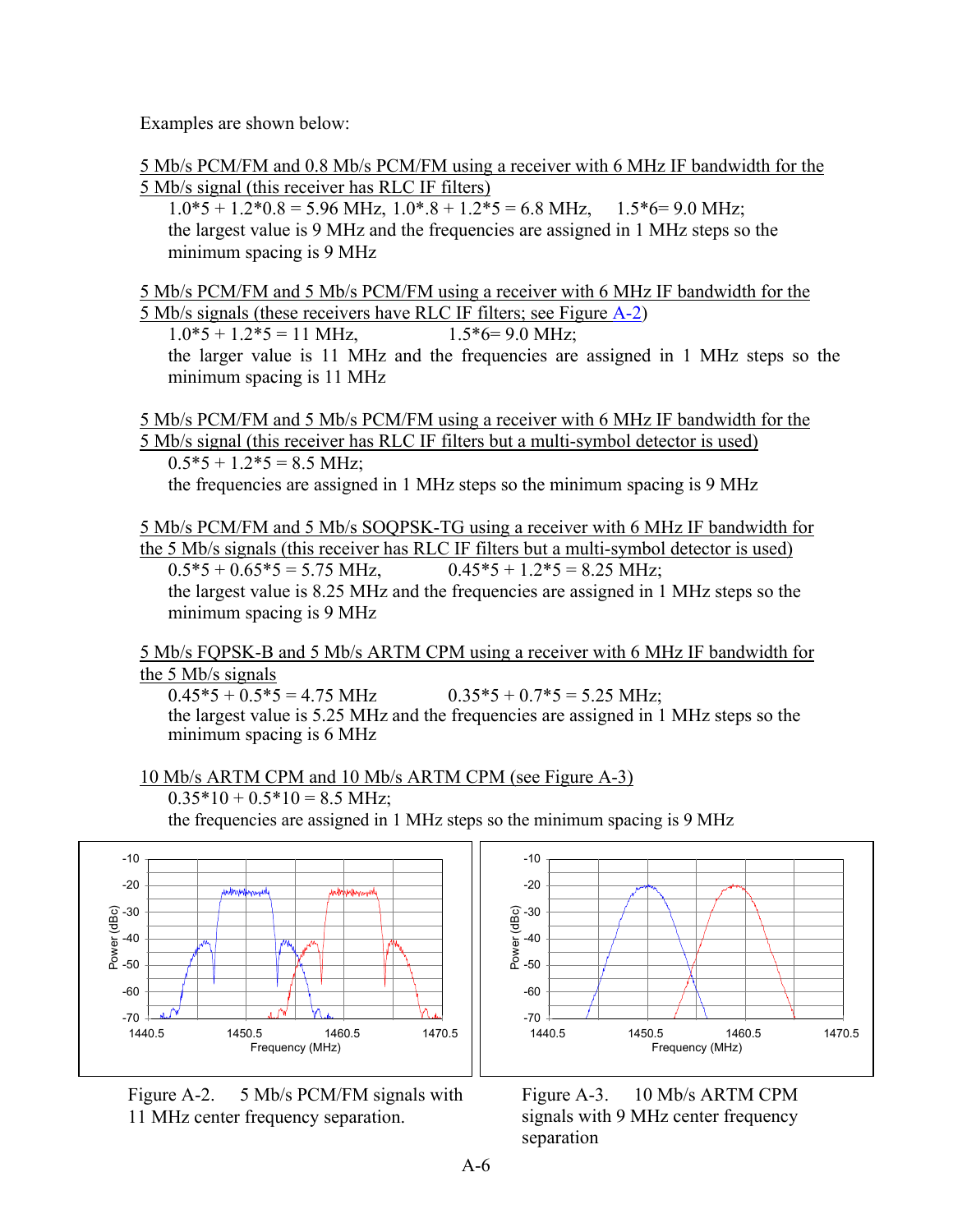4.2 Alternative method for determining frequency separation. In some cases it may be desirable to set aside a bandwidth for each signal independent of other signals. If one uses a bandwidth factor of 2<sup>\*</sup>**a**<sub>i</sub> for each signal, then one gets a separation of  $\Delta F_0 = a_i^*R_s + a_i^*R_i$  and one gets a more conservative (wider) separation than one would using  $\Delta F_0 = a_s * R_s + a_i * R_i$ because the value of  $a_i$  is bigger than the value of  $a_s$  for all of these modulation methods. One problem with this approach is that it does not include receiver or detector characteristics and therefore the calculated frequency separations are often different from those calculated using the formula in section 4.1.

Examples of frequency separation are shown below:

5 Mb/s PCM/FM and 0.8 Mb/s PCM/FM using a receiver with 6 MHz IF bandwidth for the 5 Mb/s signal (this receiver has RLC IF filters)

 $1.2*5 + 1.2*0.8 = 6.96$  MHz; the frequencies are assigned in 1 MHz steps so the minimum spacing is 7 MHz

5 Mb/s PCM/FM and 5 Mb/s PCM/FM using a receiver with 6 MHz IF bandwidth for the 5 Mb/s signals (these receivers have RLC IF filters)

 $1.2*5 + 1.2*5 = 12 \text{ MHz}$ ; the frequencies are assigned in 1 MHz steps so the minimum spacing is 12 MHz

5 Mb/s PCM/FM and 5 Mb/s PCM/FM using a receiver with 6 MHz IF bandwidth for the 5 Mb/s signal (this receiver has RLC IF filters but a multi-symbol detector is used)  $1.2*5 + 1.2*5 = 12 \text{ MHz}$ ;

the frequencies are assigned in 1 MHz steps so the minimum spacing is 12 MHz

5 Mb/s PCM/FM and 5 Mb/s SOQPSK-TG using a receiver with 6 MHz IF bandwidth for the 5 Mb/s signals (this receiver has RLC IF filters but a multi-symbol detector is used)  $1.2*5 + 0.65*5 = 9.25$  MHz;

the frequencies are assigned in 1 MHz steps so the minimum spacing is 10 MHz

#### 5 Mb/s FQPSK-B and 5 Mb/s ARTM CPM using a receiver with 6 MHz IF bandwidth for the 5 Mb/s signals

 $0.7*5 + 0.5*5 = 6$  MHz;

the frequencies are assigned in 1 MHz steps so the minimum spacing is 6 MHz

### 10 Mb/s ARTM CPM and 10 Mb/s ARTM CPM

 $0.5*10 + 0.5*10 = 10$  MHz;

the frequencies are assigned in 1 MHz steps so the minimum spacing is 10 MHz

4.3 Geographical Separation. Geographical separation can be used to further reduce the probability of interference from adjacent signals.

4.4 Multicarrier Operation. If two transmitters are operated simultaneously and sent or received through the same antenna system, interference due to intermodulation is likely at  $(2f_1 - f_2)$  and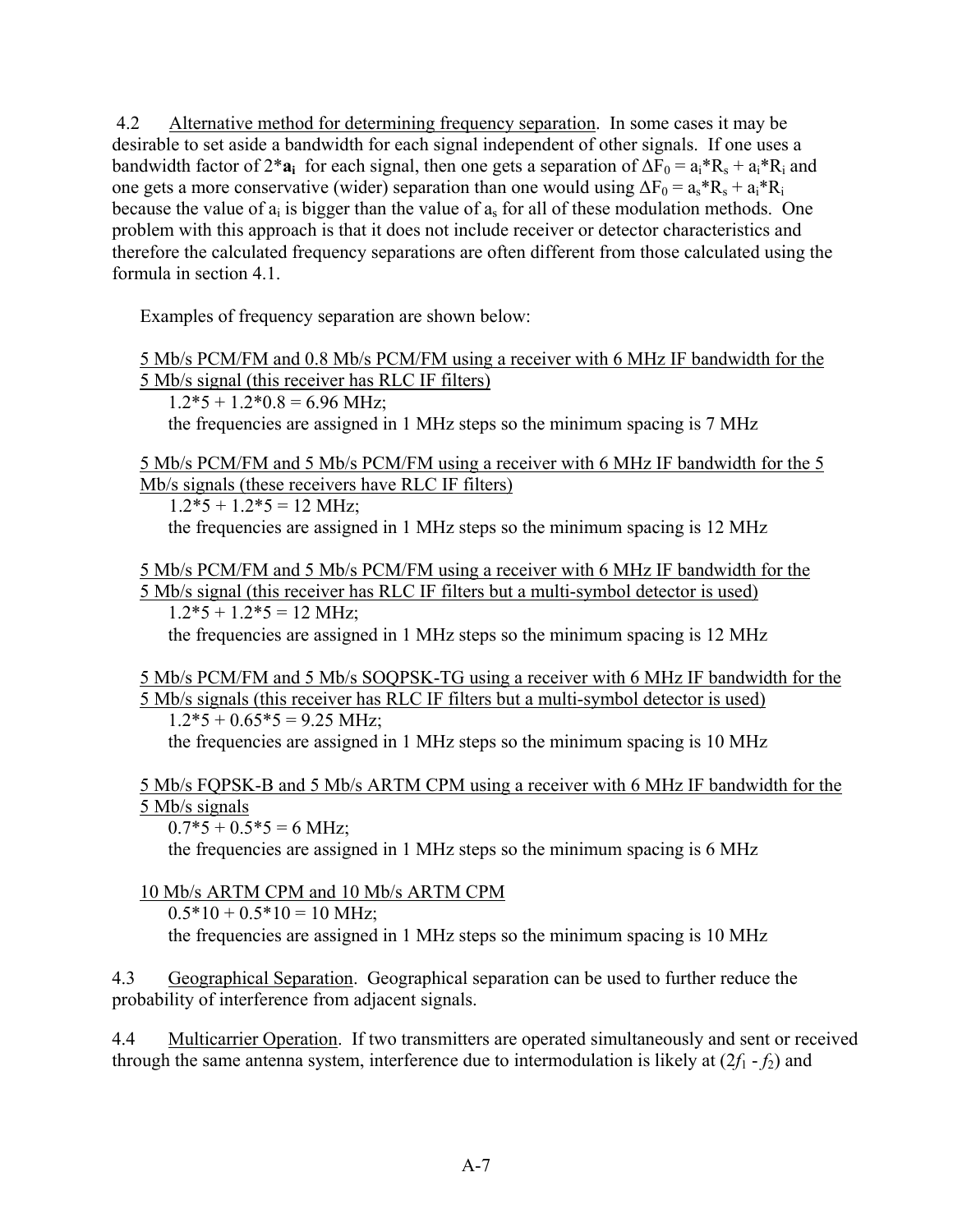<span id="page-9-0"></span> $(2f_2 - f_1)$ . Between three transmitters, the two-frequency possibilities exist, but intermodulation products may exist as well at  $(f_1 + f_2 - f_3)$ ,  $(f_1 + f_3 - f_2)$ , and  $(f_2 + f_3 - f_1)$ , where  $f_1, f_2$ , and  $f_3$  represent the output frequencies of the transmitters. Intermodulation products can arise from nonlinearities in the transmitter output circuitry that cause mixing products between a transmitter output signal and the fundamental signal coming from nearby transmitters. Intermodulation products also can arise from nonlinearities in the antenna systems. The generation of intermodulation products is inevitable, but the effects are generally of concern only when such products exceed -25 dBm. The general rule for avoiding third-order intermodulation interference is that in any group of transmitter frequencies, the separation between any pair of frequencies should not be equal to the separation between any other pair of frequencies. Because individual signals have sidebands, it should be noted that intermodulation products have sidebands spectrally wider than the sidebands of the individual signals that caused them.

4.5 Transmitter Antenna System Emission Testing. Radiated tests will be made in lieu of transmitter output tests only when the transmitter is inaccessible. Radiated tests may still be required if the antenna is intended to be part of the filtering of spurious products from the transmitter or is suspected of generating spurious products by itself or in interaction with the transmitter and feed lines. These tests should be made with normal modulation.

### **5.0 Bandwidth**

The definitions of bandwidth in this section are universally applicable. The limits shown here are applicable for telemetry operations in the telemetry bands 1435 to 1535, 2200 to 2290, and 2310 to 2390 MHz. For the purposes of telemetry signal spectral occupancy, the bandwidths used are the 99-percent power bandwidth and the -25 dBm bandwidth. A power level of  $-25$  dBm is exactly equivalent to an attenuation of the transmitter power by  $55 + 10 \times \log(P)$  dB where P is the transmitter power expressed in watts. How bandwidth is actually measured and what the limits are, expressed in terms of that measuring system, are detailed in the following paragraphs.

5.1 Concept. The term "bandwidth" has an exact meaning in situations where an amplitude modulation (AM), double sideband (DSB), or single sideband (SSB) signal is produced with a band-limited modulating signal. In systems employing frequency modulation (FM) or phase modulation (PM), or any modulation system where the modulating signal is not band limited, bandwidth is infinite with energy extending toward zero and infinite frequency falling off from the peak value in some exponential fashion. In this more general case, bandwidth is defined as the band of frequencies in which most of the signal's energy is contained. The definition of "most" is imprecise. The following terms are applied to bandwidth.

5.1.1 Authorized Bandwidth. For purposes of this document, the authorized bandwidth is the necessary bandwidth required for transmission and reception of intelligence and does not include allowance for transmitter drift or Doppler shift.

5.1.2 Occupied Bandwidth. The width of a frequency band such that below the lower and above the upper frequency limits, the mean powers emitted are each equal to a specified percentage of the total mean power of a given emission. Unless otherwise specified by the International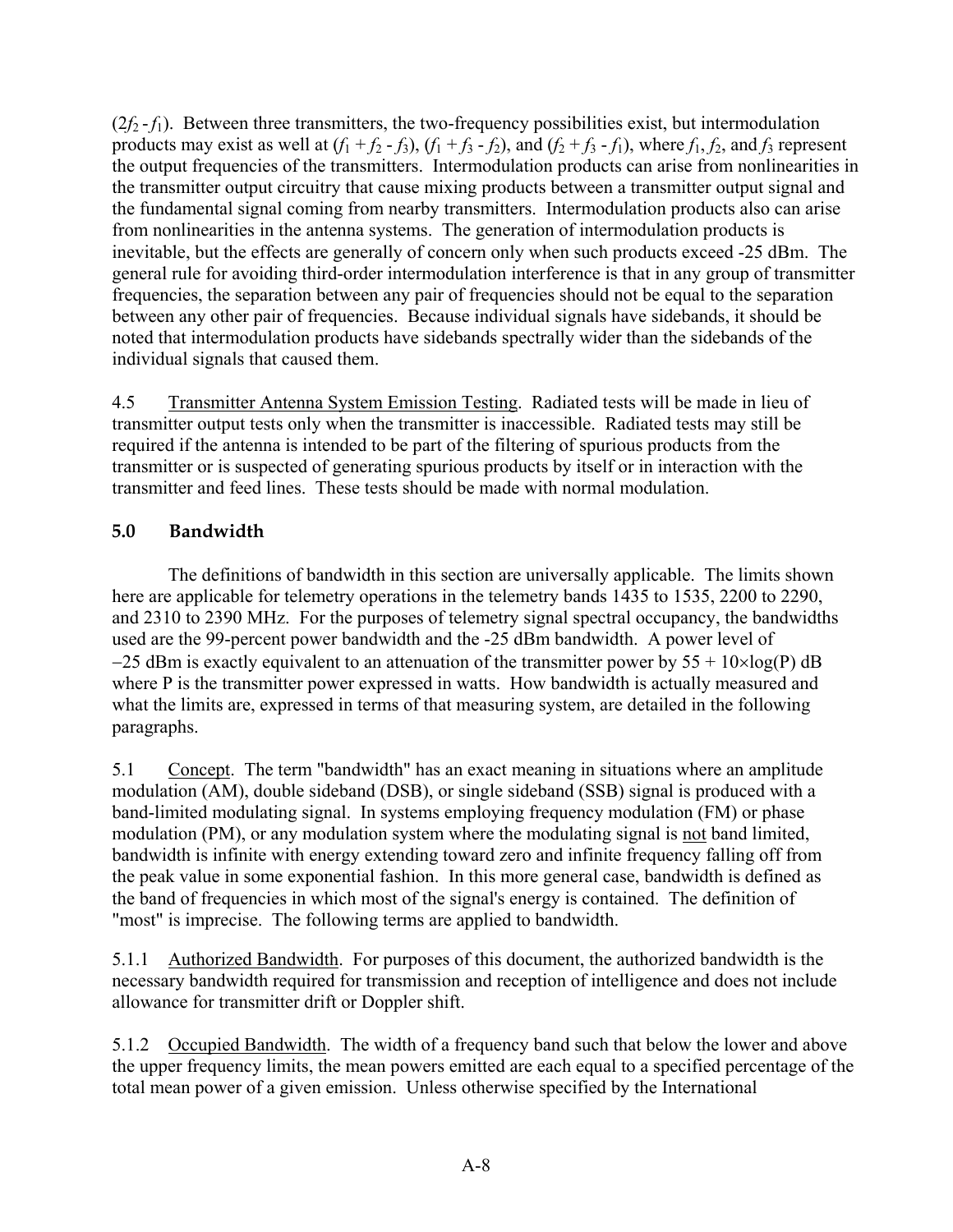Telecommunication Union (ITU) for the appropriate class of emission, the specified percentage shall be 0.5 percent. The occupied bandwidth is also called the 99-percent power bandwidth.

5.1.3 Necessary Bandwidth For a Given Class of Emission. For a given class of emission, the width of the frequency band which is just sufficient to ensure the transmission of information at the rate and with the quality required under specified conditions.

5.1.3.1 The NTIA Manual of Regulations and Procedures for Federal Radio Frequency Management states that "All reasonable effort shall be made in equipment design and operation by Government agencies to maintain the occupied bandwidth of the emission of any authorized transmission as closely to the necessary bandwidth as is reasonably practicable."

5.1.3.2 Necessary Bandwidth (DD Form 1494). The necessary bandwidth is part of the emission designator on the DD Form 1494. For telemetry purposes, the necessary bandwidth can be calculated using the equations shown below. Equations for other modulation methods are contained in the NTIA Manual of Regulations and Procedures for Federal Radio Frequency Management. The necessary bandwidth as calculated below is a reasonable bandwidth to use for telemetry frequency scheduling.

Filtered non-return-to-zero (NRZ) pulse code modulatiom/frequency modulation (PCM/FM)  $B_n = 2.4X$ bit rate with h=0.7 and premodulation filter bandwidth = 0.7 times bit rate. Example: PCM/FM modulation used to send 5 megabits per second using frequency modulation with 2 signaling states and 1.75 MHz peak deviation; bit rate= $5X10^6$ ; necessary bandwidth  $(B_n) = 12 \text{ MHz}$ .

Constant envelope offset quadrature phase shift keying; Feher's patented quadrature phase shift keying (FQPSK-B, FQPSK-JR) or shaped offset quadrature phase shift keying (SOQPSK-TG)  $B_n = 1.3X$ bit rate. Example: SOPOSK-TG modulation used to send 5 megabits per second using 4 signaling states; bit rate= $5X10^6$ ; B<sub>n</sub> = 6.5 MHz.

Advanced Range Telemetry (ARTM) Continuous Phase Modulation (CPM)  $B_n$  = bit rate with h=4/16 and 5/16 on alternating symbols; Digital modulation used to send 5 megabits per second using frequency modulation with 4 signaling states and with alternating modulation index each symbol; bit rate= $5X10^6$ ; B<sub>n</sub> = 5 MHz.

5.1.4 Received (or Receiver) Bandwidth. The received bandwidth is usually the -3 dB bandwidth of the receiver intermediate frequency (IF) section.

5.2 Bandwidth Estimation and Measurement. Various methods are used to estimate or measure the bandwidth of a signal that is not band limited. The bandwidth measurements are performed using a spectrum analyzer (or equivalent device) with the following settings: 30-kHz resolution bandwidth, 300-Hz video bandwidth, and no max hold detector or averaging. These settings are different than those in earlier versions of the Telemetry Standards. The settings were changed to get more consistent results across a variety of bit rates, modulation methods, and spectrum analyzers. The most common measurement and estimation methods are described in the following paragraphs.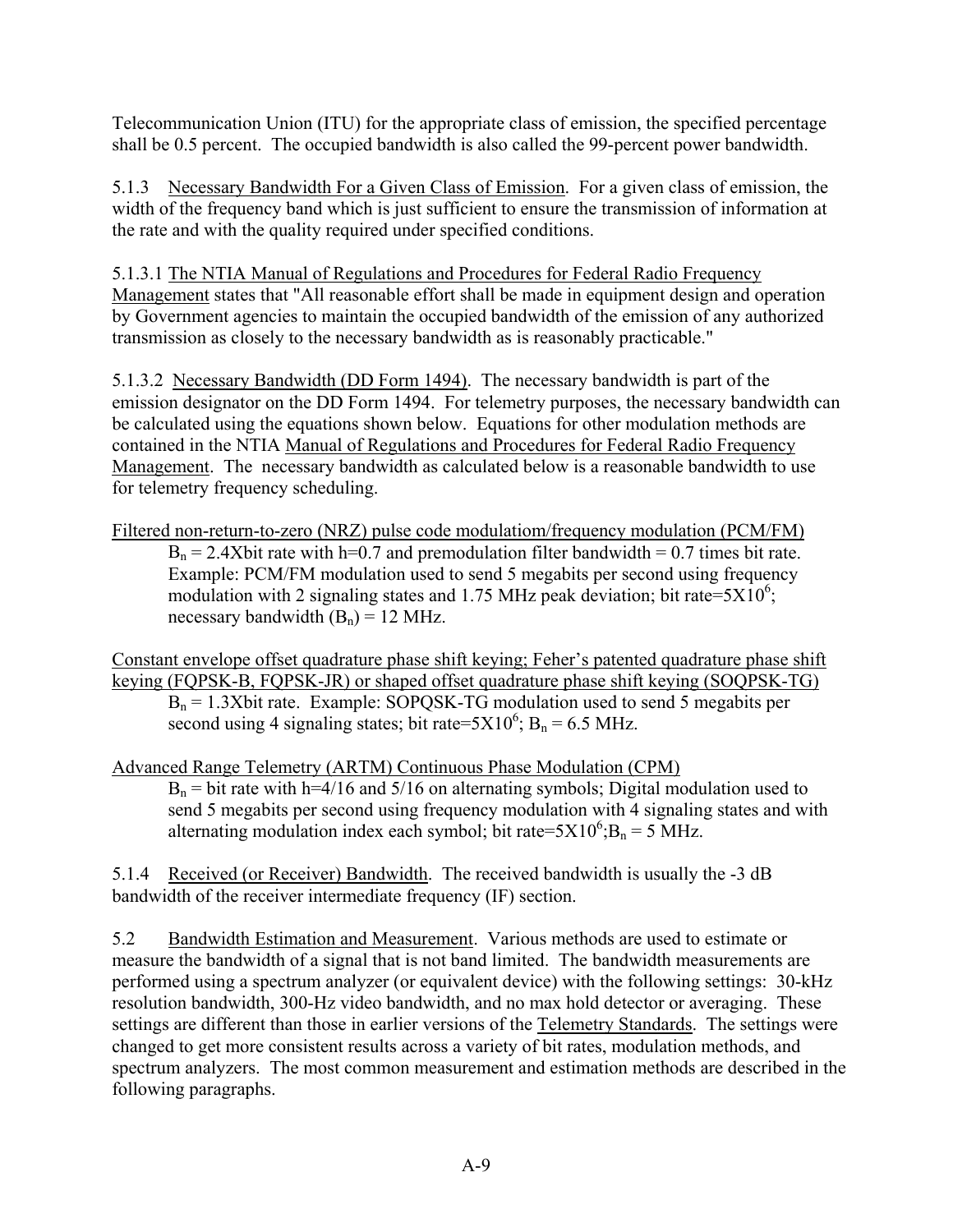<span id="page-11-0"></span>5.2.1 99-Percent Power Bandwidth. This bandwidth contains 99 percent of the total power. The 99-percent power bandwidth is typically measured using a spectrum analyzer or estimated using equations for the modulation type and bit rate used. If the two points that define the edges of the band are not symmetrical about the assigned center frequency, their actual frequencies and difference should be noted. The 99-percent power band edges of randomized NRZ (RNRZ) PCM/FM signals are shown in Figure  $A-4$  below. Table A-2 presents the 99-percent power bandwidth for several digital modulation methods as a function of the bit rate (R).

#### **TABLE A-2. 99 PERCENT POWER BANDWIDTHS FOR VARIOUS DIGITAL MODULATION METHODS**

| <b>DESCRIPTION</b>                                    | 99% POWER BANDWIDTH |
|-------------------------------------------------------|---------------------|
| $NRZ$ PCM/FM, premod filter BW=0.7R, $\Delta f=0.35R$ | 1.16R               |
| NRZ PCM/FM, no premod filter, $\Delta f=0.25R$        | 1.18R               |
| NRZ PCM/FM, no premod filter, $\Delta f=0.35R$        | 1.78R               |
| NRZ PCM/FM, no premod filter, $\Delta f = 0.40R$      | 1.93R               |
| NRZ PCM/FM, premod filter BW=0.7R, $\Delta f=0.40R$   | 1.57R               |
| Minimum shift keying (MSK), no filter                 | 1.18R               |
| FQPSK-B, FQPSK-JR or SOQPSK-TG                        | 0.78R               |
| <b>ARTM CPM</b>                                       | 0.56R               |

5.2.2 -25 dBm Bandwidth. The -25 dBm bandwidth is the bandwidth containing all components larger than -25 dBm. A power level of –25 dBm is exactly equivalent to an attenuation of the transmitter power by  $55 + 10 \times \log(P)$  dB where P is the transmitter power expressed in watts. The -25 dBm bandwidth limits a re shown in Figure A-4. The –25 dBm bandwidth is primarily a function of the modulation method, transmitter power, and bit rate. The transmitte r design and construction techniques also strongly influence t he –25 dBm andwidth. With a bit rate of 5 Mb/s and a transmitter power of 5 watts the –25 dBm bandwidth of an NRZ PCM/FM system with near optimum





parameter settings is about 13.3 MHz, while the –25 d Bm bandwidth of an equivalent FQPSK-B system is about 7.5 MHz, and the −25 dBm bandwidth of an equivalent ARTM CPM system is about 5.8 MHz.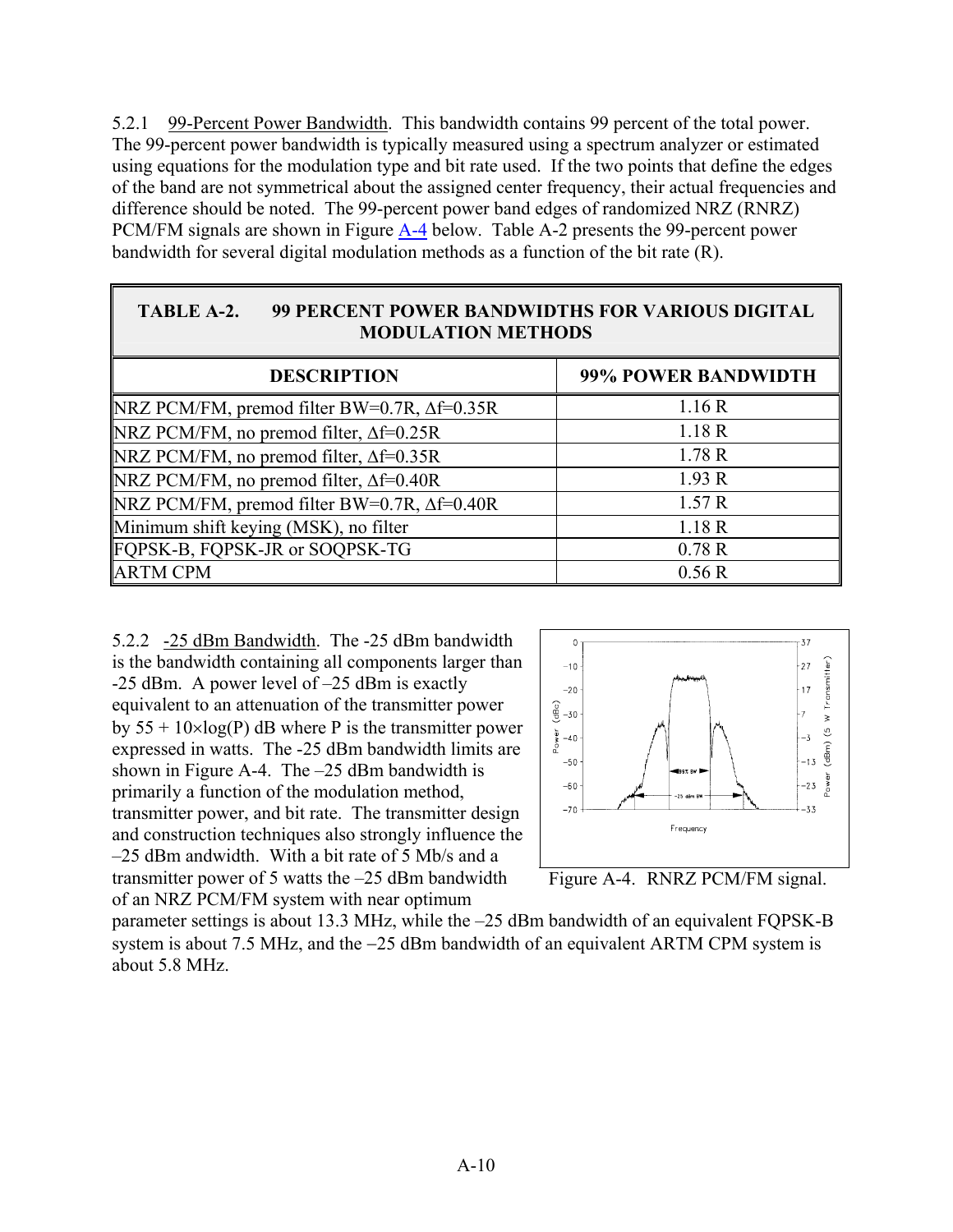<span id="page-12-0"></span>5.2.3 Other Bandwidth Measurement Methods. The methods discussed above are the standard methods for measuring the bandwidth of telemetry signals. The following methods are also sometimes used to measure or to estimate the bandwidth of telemetry signals.

5.2.3.1 Below Unmodulated Carrier. This method measures the power spectrum with respect to the unmodulated carrier power. To calibrate the measured spectrum on a spectrum analyzer, the unmodulated carrier power must be known. This power level is the 0-dB reference (commonly set to the top of the display). In AM systems, the carrier power never changes; in FM and PM systems, the carrier power is a function of the modulating signal. Therefore, a method to estimate the unmodulated carrier power is required if the modulation cannot be turned off. For most practical angle modulated systems, the total carrier power at the spectrum analyzer input can be found by setting the spectrum analyzer's resolution and video bandwidths to their widest settings, setting the analyzer output to max hold, and allowing the analyzer to make several sweeps (see Figure [A-3](#page-7-0) above). The maximum value of this trace will be a good approximation of the unmodulated carrier level. Figure [A-5](#page-12-0) shows the spectrum of a 5-Mb/s RNRZ PCM/FM signal measured using the standard spectrum analyzer settings discussed previously and the spectrum measured using 3-MHz resolution, video bandwidths, and max hold. The peak of the spectrum measured with the latter conditions is very close to 0-dBc and can be used to estimate the unmodulated carrier power (0-dBc) in the presence of frequency or phase modulation. In practice, the 0-dBc calibration would be performed first, and the display settings would then be adjusted to use the peak of the curve as the reference level (0-dBc level) to calibrate the spectrum measured using the standard spectrum analyzer settings. With the spectrum analyzer set for a specific resolution bandwidth, video bandwidth, and detector type, the bandwidth is taken as the distance between the two points outside of which the spectrum is thereafter some number (say, 60 dB) below the unmodulated carrier power determined above. The -60 dBc bandwidth for the 5-Mb/s signal shown in Figure A-5 is approximately 13 MHz.

The -60 dBc bandwidth of a random NRZ PCM/FM signal with a peak deviation of 0.35R, a four-pole premodulation filter with -3 dB corner at 0.7R, and a bit rate greater than or equal to 1 Mb/s can be approximated by

 $B_{-60dBe} = \{2.78 - 0.3 \times \log_{10}(R)\}\times R$  (A-3)

where B is in MHz and R is in Mb/s.

Thus the -60 dBc bandwidth of a 5-Mb/s RNRZ signal under these conditions would be approximately 12.85 MHz. The -60 dBc bandwidth will be greater if peak deviation is increased or the number of filter poles is decreased.



Figure A-5. Spectrum analyzer calibration of 0-dBc level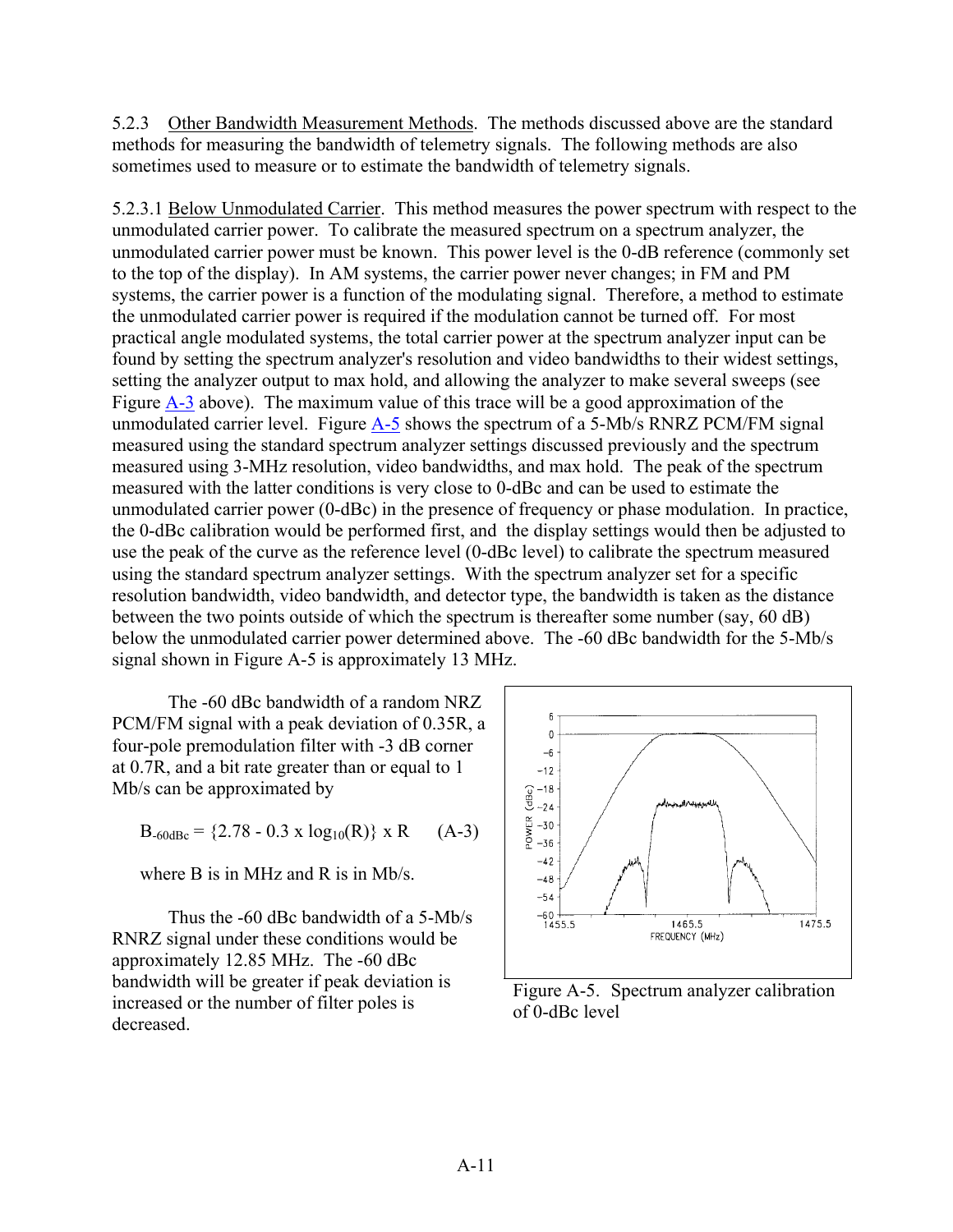<span id="page-13-0"></span>5.2.3.2 Below Peak. This method is not recommended

 for measuring the bandwidth of telemetry signals. The modulated peak method, the least accurate measurement method, measures between points where the spectrum is thereafter XX dB below the level of the highest point on the modulated spectrum. Figure A-6 shows the radio frequency spectrum of a 400-kb/s Biφ-L PCM/PM signal with a peak deviation of 75° and a pre-modulation filter bandwidth of 800 kHz. The largest peak has a power level of -7 dBc. In comparison, the largest peak in Figure [A-5](#page-12-0) had a power level of - 22 dBc. This 15-dB difference would skew a bandwidth comparison that used the peak level in the measured spectrum as a common reference



point. In the absence of an unmodulated carrier to use for calibration, the below peak measurement is often (erroneously) used and described as a below unmodulated carrier measurement. Using max hold exacerbates this effect still further. In all instances the bandwidth is overstated, but the amount varies.

5.2.3.3 Carson's Rule. Carson's Rule is a method to estimate the bandwidth of an FM subcarrier system. Carson's Rule states that

$$
B = 2 x (\Delta f + f_{max})
$$
 (A-4)

where B is the bandwidth, ∆f is the peak deviation of the carrier frequency, and  $f_{\text{max}}$  is the highest frequency in the modulating signal. Figure A-7 shows the spectrum that results when a 12-channel constant bandwidth multiplex with 6-dB/octave pre-emphasis frequency modulates an FM transmitter. The 99-percent power bandwidth and the bandwidth calculated



Figure A-7. FM/AM signal and Carson's Rule

using Carson's Rule are also shown. Carson's Rule will estimate a value greater than the 99 percent power bandwidth if little of the carrier deviation is due to high-frequency energy in the modulating signal.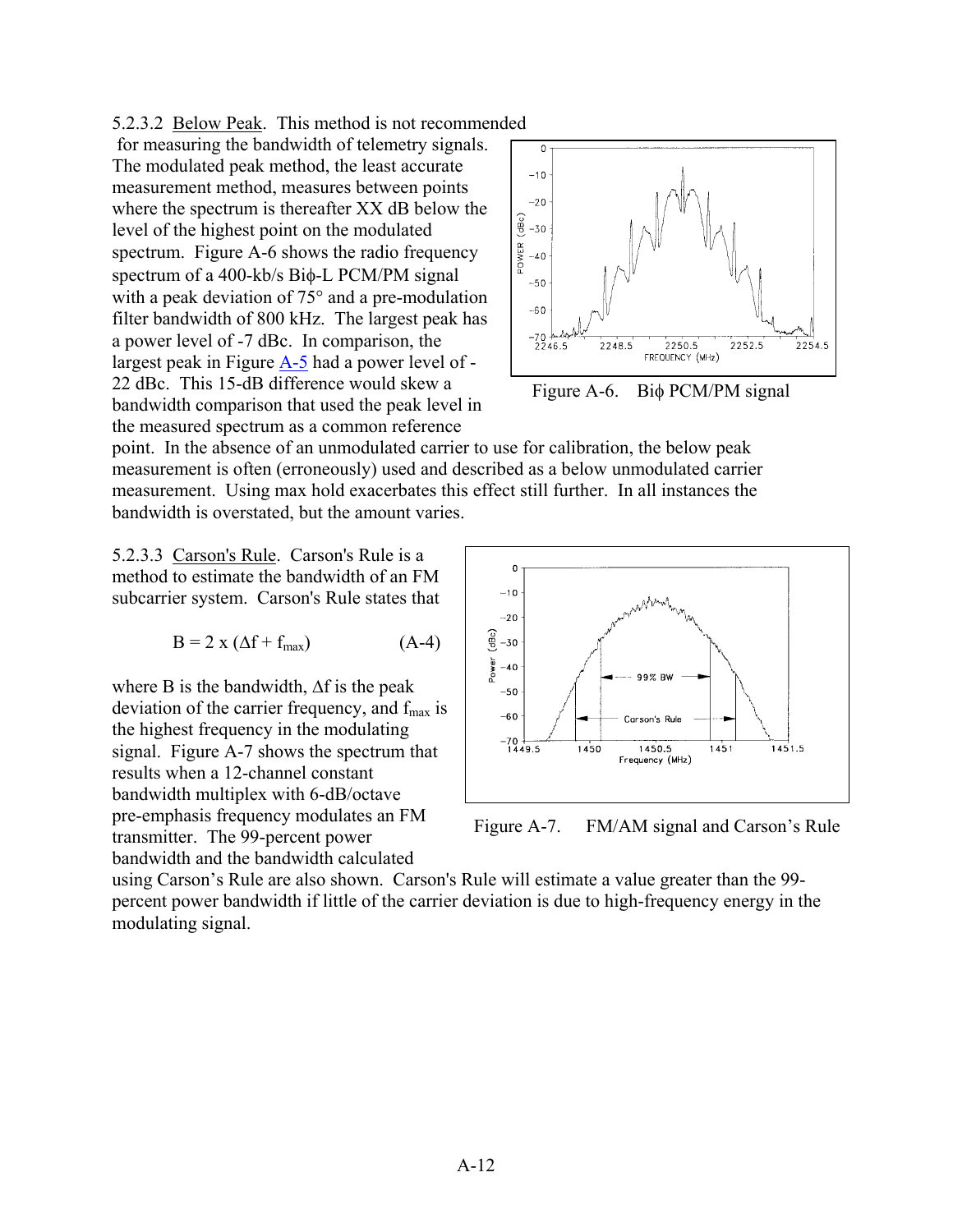5.2.4 Spectral Equations. The following equations can be used to calculate the RF spectra for several digital modulation methods with unfiltered waveforms.<sup>2, [3,](#page-14-1) [4](#page-14-2)</sup> These equations can be modified to include the effects of filtering.<sup>5, [6](#page-14-4)</sup>

• Random NRZ PCM/FM (valid when D≠integer,  $D = 0.5$  gives MSK spectrum)

$$
S(f) = \frac{4 B_{SA}}{R} \left( \frac{D}{\pi (D^2 - X^2)} \right)^2 \frac{(\cos \pi D - \cos \pi X)^2}{1 - 2 \cos \pi D \cos \pi X + \cos^2 \pi D}, \cos \pi D < Q \tag{A-5}
$$

• Random NRZ PSK

$$
S(f) = \frac{B_{SA}}{R} \frac{\sin^2\left(\frac{\pi X}{2}\right)}{\left(\frac{\pi X}{2}\right)^2}
$$
 (A-6)

• Random NRZ QPSK and OQPSK

$$
S(f) = \frac{2B_{SA}}{R} \frac{\sin^2(\pi X)}{(\pi X)^2}
$$
 (A-7)

• Random Biφ PCM/FM

1

$$
S(f) = \frac{B_{S4}}{4R} \left( \frac{\pi D}{2} \frac{\sin\left(\frac{\pi (X - D)}{4}\right)}{\frac{\pi (X - D)}{4}} \frac{\sin\left(\frac{\pi (X + D)}{4}\right)}{\frac{\pi (X + D)}{4}} \right)^2 + \left( \frac{D \sin\left(\frac{\pi D}{2}\right)}{\frac{\pi (X^2 - D^2)}{2}} \right)^2 \delta\left\{ (f - f_c) - nR \right\}
$$
(A-8)

<span id="page-14-0"></span><sup>&</sup>lt;sup>2</sup> I. Korn, Digital Communications, New York, Van Nostrand, 1985.

<span id="page-14-1"></span><sup>&</sup>lt;sup>3</sup> M. G. Pelchat, "The Autocorrelation Function and Power Spectrum of PCM/FM with Random Binary Modulating Waveforms," IEEE Transactions, Vol. SET-10, No. 1, pp. 39-44, March 1964.

<span id="page-14-2"></span><sup>&</sup>lt;sup>4</sup> W. M. Tey, and T. T. Tjhung, "Characteristics of Manchester-Coded FSK," IEEE Transactions on Communications, Vol. COM-27, pp. 209-216, January 1979.

<span id="page-14-3"></span><sup>&</sup>lt;sup>5</sup> A. D. Watt, V. J. Zurick, and R. M. Coon, "Reduction of Adjacent-Channel Interference Components from Frequency-Shift-Keyed Carriers," IRE Transactions on Communication Systems, Vol. CS-6, pp. 39-47, December 1958.

<span id="page-14-4"></span><sup>&</sup>lt;sup>6</sup> E. L. Law, "RF Spectral Characteristics of Random PCM/FM and PSK Signals," International Telemetering Conference Proceedings, pp. 71-80, 1991.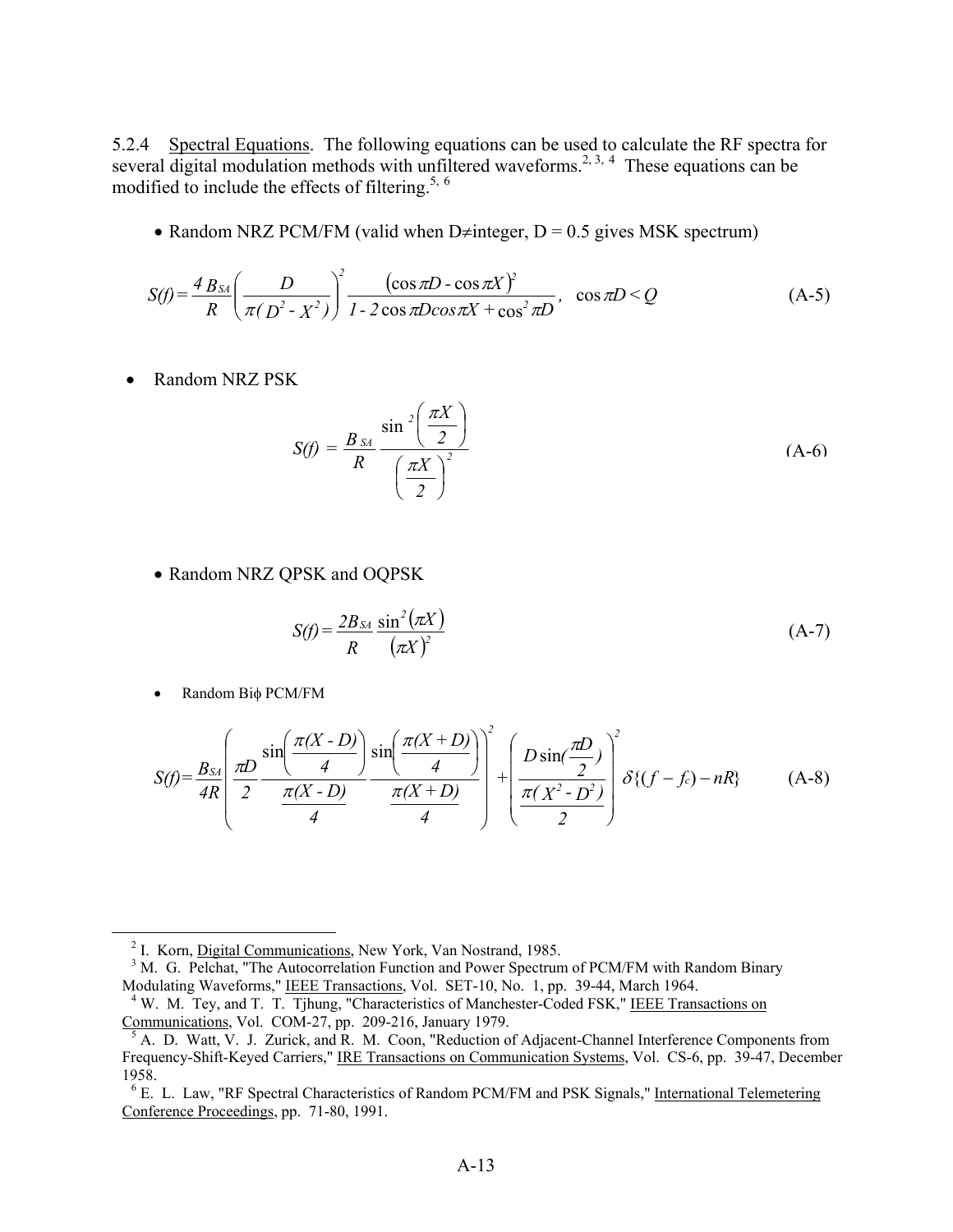<span id="page-15-0"></span>• Random Biφ PCM/PM

$$
S(f) = \frac{B_{SA}\sin^2(\beta)}{R} \frac{\sin^4\left(\frac{\pi X}{4}\right)}{\left(\frac{\pi X}{4}\right)^2} + \cos^2(\beta)\delta(f - f_c), \quad \beta \le \frac{\pi}{2}
$$
 (A-9)

where

| S(f)        | $=$ power spectrum (dBc) at frequency f                                                    |
|-------------|--------------------------------------------------------------------------------------------|
| $B_{SA}$    | $=$ spectrum analyzer resolution bandwidth*                                                |
| R           | $=$ bit rate                                                                               |
| D           | $= 2\Delta f/R$                                                                            |
| X           | $= 2(f-f_c)/R$                                                                             |
| $\Delta f$  | $=$ peak deviation                                                                         |
| β           | $=$ peak phase deviation in radians                                                        |
| $f_c$       | $=$ carrier frequency                                                                      |
| $\delta$    | $=$ Dirac delta function                                                                   |
| $\mathbf n$ | $= 0, \pm 1, \pm 2, \ldots$                                                                |
| Q           | = quantity related to narrow band spectral peaking when $D\approx 1, 2, 3, $               |
| O           | $\approx 0.99$ for B <sub>SA</sub> = 0.003 R, Q $\approx 0.9$ for B <sub>SA</sub> = 0.03 R |
|             |                                                                                            |

\*The spectrum analyzer resolution bandwidth term was added to the original equations.

#### 5.2.5 Receiver Bandwidth. Receiver

predetection bandwidth is typically defined as the points where the response to the carrier before demodulation is -3 dB from the center frequency response. The carrier bandwidth response of the receiver is, or is intended to be, symmetrical about the carrier in most instances. Figure A-8 shows the response of a typical older generation telemetry receiver with RLC IF filters and a 1 MHz IF bandwidth selected. Outside the stated bandwidth, the response usually falls fairly rapidly with the response often 20 dB or more below the passband response at 1.5 to 2 times the passband response.



Figure A-8. Typical receiver RLC IF filter response  $(-3$  dB bandwidth = 1 MHz).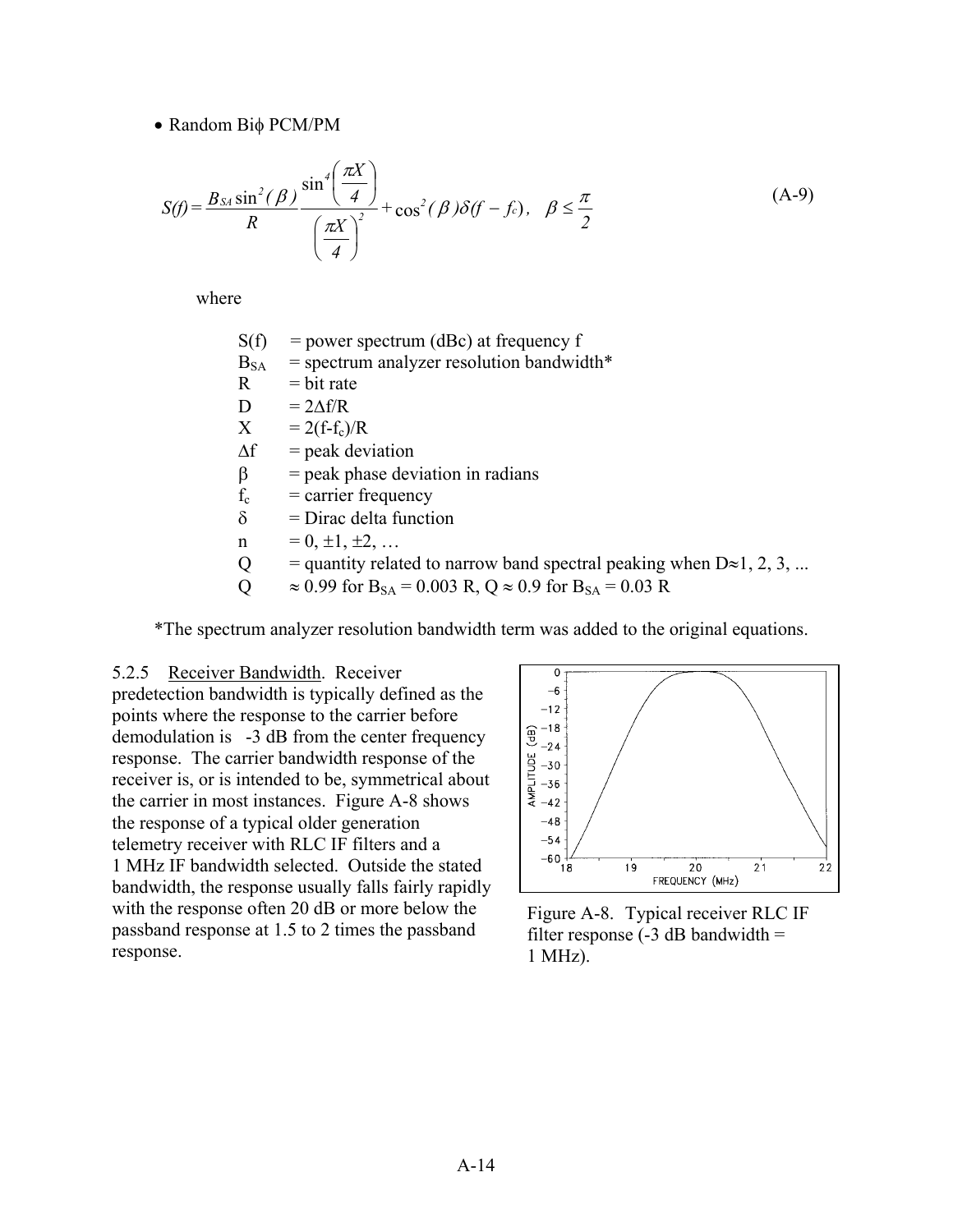<span id="page-16-0"></span> Figure A-9 shows an overlay of an RLC IF filter and a surface acoustic wave (SAW) filter. Note that the SAW filter rolls off much more rapidly than the RLC filter. The rapid falloff outside the passband helps reduce interference from nearby channels and has minimal effect on data.



Figure A-9. RLC and SAW IF filters

5.2.6 Receiver Noise Bandwidth. For the purpose of calculating noise in the receiver, the bandwidth must be integrated over the actual shape of the IF, which, in general, is not a square-sided function. Typically, the value used for noise power calculations is the -3 dB bandwidth of the receiver.

5.3 Symmetry. Many modulation methods produce a spectrum that is asymmetrical with respect to the carrier frequency. Exceptions include FM/FM systems, randomized NRZ PCM/FM systems, and randomized FQPSK, SOQPSK-TG, and ARTM CPM systems. The most extreme case of asymmetry is due to single-sideband transmission, which places the carrier frequency at one edge of the occupied spectrum. If the spectrum is not symmetrical about the band center, the bandwidth and the extent of asymmetry must be noted for frequency management purposes.

5.4 FM Transmitters (ac coupled). The ac-coupled FM transmitters should not be used to transmit NRZ signals unless the signals to be transmitted are randomized because changes in the ratio of "ones" to "zeros" will increase the occupied bandwidth and may degrade the bit error rate. When ac-coupled transmitters are used with randomized NRZ signals, it is recommended that the lower -3 dB frequency response of the transmitter be no greater than the bit rate divided by 4000. For example, if a randomized 1-Mb/s NRZ signal is being transmitted, the lower -3 dB frequency response of the transmitter should be no larger than 250 Hz.

### **6.0 Spectral Occupancy Limits**

Telemetry applications covered by this standard shall use 99-percent power bandwidth to define occupied bandwidth and -25 dBm bandwidth as the primary measure of spectral efficiency. The spectra are assumed symmetrical about the center frequency unless otherwise specified. The primary reason for controlling the spectral occupancy is to control adjacent channel interference, thereby allowing more users to be packed into a given amount of frequency spectrum. The adjacent channel interference is determined by the spectra of the signals and the filter characteristics of the receiver.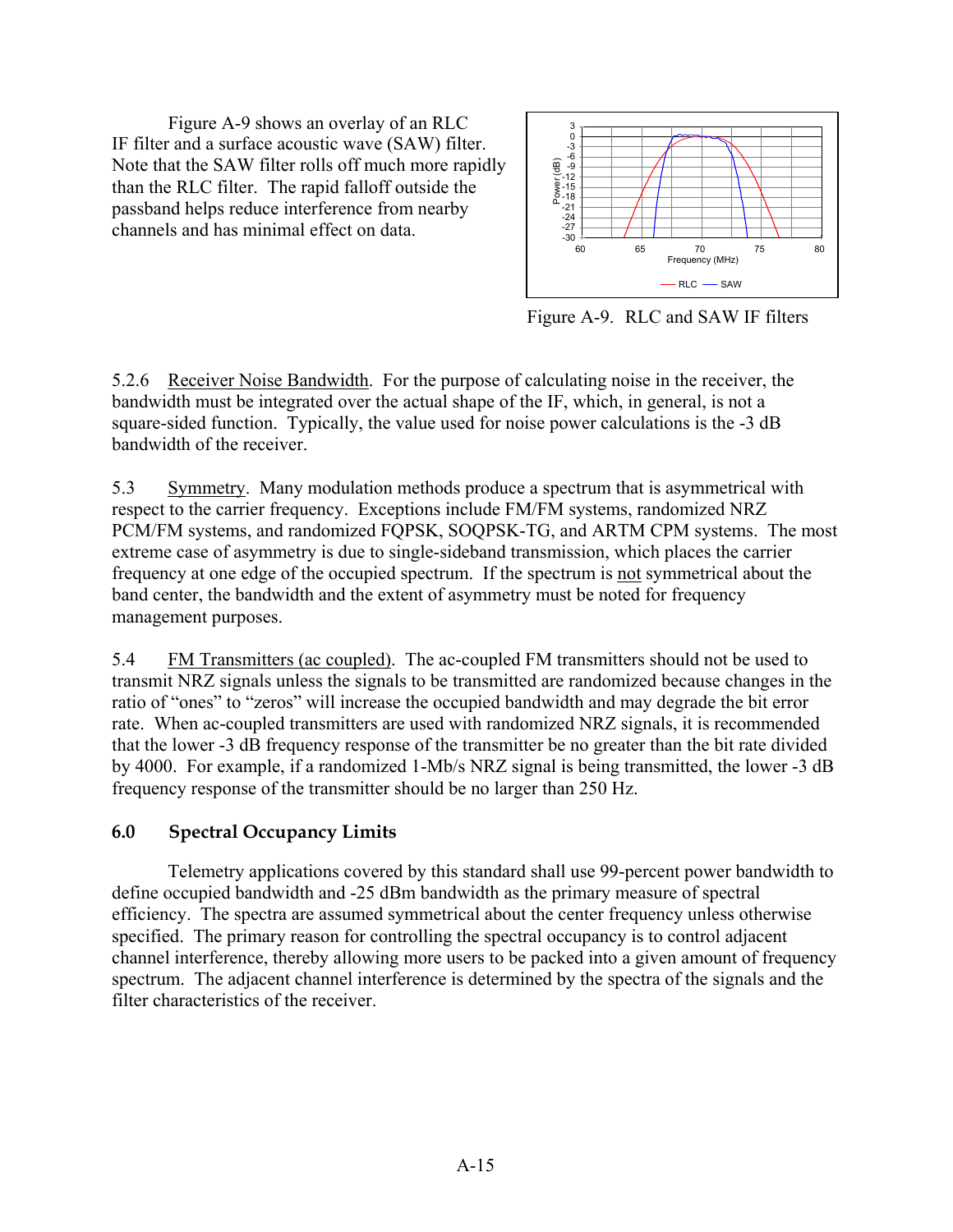6.1 Spectral Mask. One common method of describing the spectral occupancy limits is a spectral mask. The aeronautical telemetry spectral mask is described below. Note that the mask in this standard is different than the masks contained in the earlier versions of the Telemetry Standards. All spectral components larger than  $-(55 + 10 \times \log(P))$  dBc, (i.e. larger than -25 dBm) at the transmitter output must be within the spectral mask calculated using the following equation:

$$
M(f) = K + 90 \log R - 100 \log |f - f_c|; \qquad |f - f_c| \ge \frac{R}{m}
$$
 (A-10)

where

 $M(f)$  = power (dBc) at frequency f (MHz)  $K = -20$  for analog signals  $K = -28$  for binary signals  $K = -61$  for FQPSK-B, FQPSK-JR, SOQPSK-TG  $K = -73$  for ARTM CPM  $f_c$  = transmitter center frequency (MHz)  $R = \text{bit rate (Mb/s) for digital signals or}$  $(\Delta f + f_{\text{max}})(MHz)$  for analog FM signals  $m =$  number of states in modulating signal;  $m = 2$  for binary signals  $m = 4$  for quaternary signals and analog signals  $\Delta f$  = peak deviation

 $f_{\text{max}}$  = maximum modulation frequency

These bandwidths are measured using a spectrum analyzer with settings of 30-kHz resolution bandwidth, 300-Hz video bandwidth, and no max hold detector or averaging. Note that these settings are different than those listed in previous editions of the Telemetry Standards. The changes were made to get more consistent results with various bit rates and spectrum analyzers. The spectra measured with these settings give slightly larger power levels than with the previous settings; this is why the value of "K" was changed from –63 to –61 for FQPSK and SOQPSK signals. The power levels near center frequency should be approximately  $J - 10\log(R)$ dBc where J= −10 for ARTM CPM, −12 for FQPSK and SOQPSK-TG, and −15.5 for PCM/FM signals. For a bit rate of 5 Mb/s, the levels would be approximately -17 dBc for ARTM CPM, -19 dBc for FQPSK, and -22.5 dBc for PCM/FM. If the power levels near center frequency are not within 3 dB of these values, then a measurement problem exists and the carrier power level (0 dBc) and spectrum analyzer settings should be verified.

The -25 dBm bandwidth is not required to be narrower than 1 MHz. The first term "K" in equation (A-10) accounts for bandwidth differences between modulation methods. Equation (A-10) can be rewritten as  $M(f) = K - 10logR - 100log|f-f_c|/R$ . When equation (A-10) is written this way, the *10logR* term accounts for the increased spectral spreading and decreased power per unit bandwidth as the modulation rate increases. The last term forces the spectral mask to roll off at 30-dB/octave (100-dB/decade). Any error detection or error correction bits, which are added to the data stream, are counted as bits for the purposes of this spectral mask.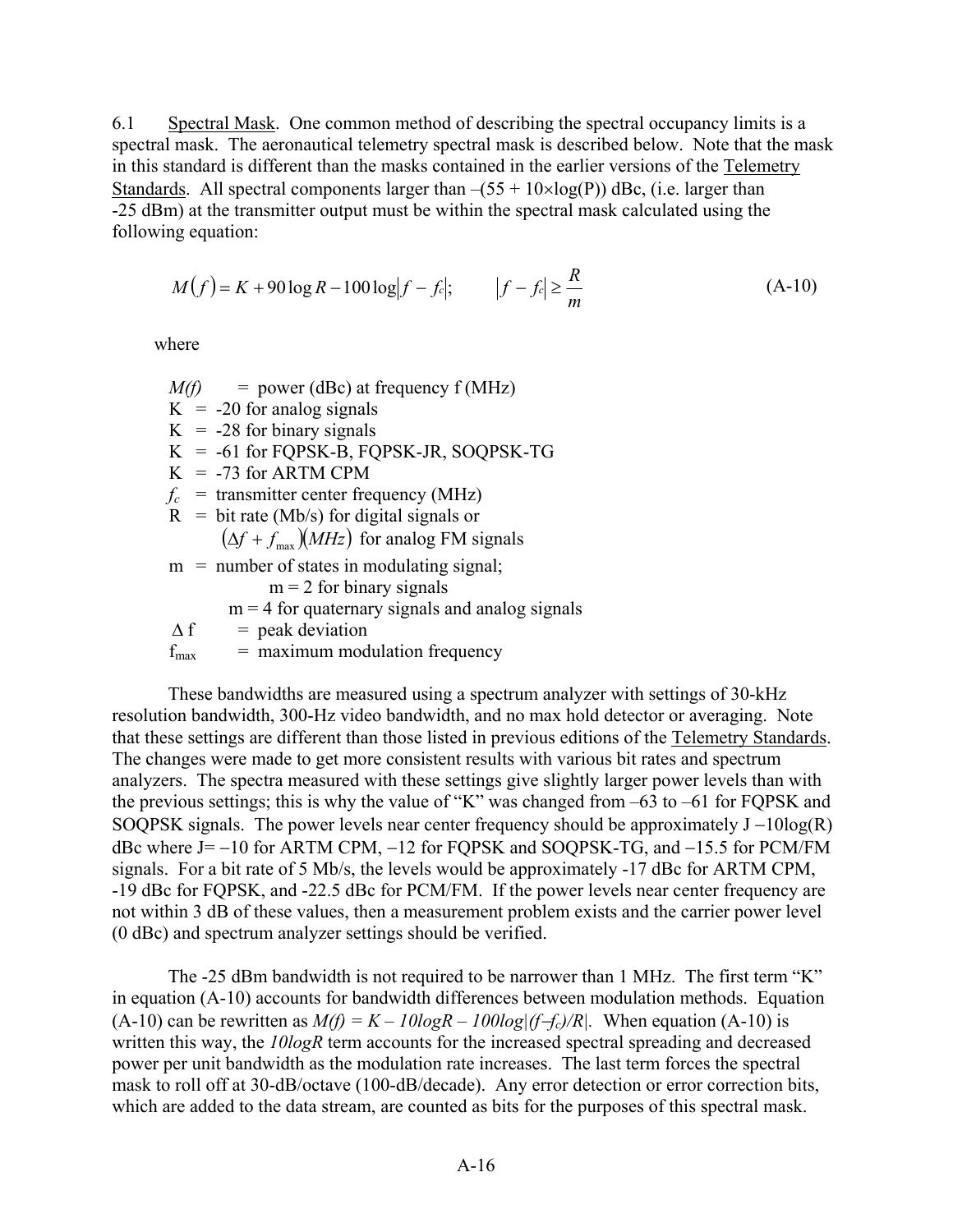<span id="page-18-0"></span>The spectral masks are based on the power spectra of random real-world transmitter signals. For instance, the binary signal spectral mask is based on the power spectrum of a binary NRZ PCM/FM signal with peak deviation equal to 0.35 times the bit rate and a multipole premodulation filter with a -3 dB frequency equal to 0.7 times the bit rate (see Figure [A-4](#page-11-0) above). This peak deviation minimizes the bit error rate (BER) with an optimum receiver bandwidth while also providing a compact RF spectrum. The premodulation filter attenuates the RF sidebands while only degrading the BER by the equivalent of a few tenths of a dB of RF power. Further decreasing of the premodulation filter bandwidth will only result in a slightly narrower RF spectrum, but the BER will increase dramatically. Increasing the premodulation filter bandwidth will result in a wider RF spectrum, and the BER will only be decreased slightly. The recommended premodulation filter for NRZ PCM/FM signals is a multipole linear phase filter with a -3 dB frequency equal to 0.7 times the bit rate. The unfiltered NRZ PCM/FM signal rolls off at 12-dB/octave so at least a three-pole filter (filters with four or more poles are recommended) is required to achieve the 30-dB/octave slope of the spectral mask. The spectral mask includes the effects of reasonable component variations (unit-to-unit and temperature).

6.2 Spectral Mask Examples. Figures A-10 and A-11 show the binary spectral mask of equation (A-10) and the RF spectra of 5-Mb/s randomized NRZ PCM/FM signals. The RF spectra were measured using a spectrum analyzer with 30-kHz resolution bandwidth, 300-Hz video bandwidth, and no max hold detector. The span of the frequency axis is 20 MHz. The transmitter power was 5 watts, and the peak deviation was 1750 kHz. The modulation signal for Figure A-10 was filtered with a 4-pole linear-phase filter with −3 dB frequency of 3500 kHz. All spectral components in Figure A-10 were contained within the spectral mask. The minimum value of the spectral mask was −62 dBc (equivalent to −25 dBm). The peak modulated signal power levels were about 22.5 dB below the unmodulated carrier level (−22.5 dBc). Figure A-11 shows the same signal with no premodulation filtering. The signal was not contained within the spectral mask when a premodulation filter was not used.



Figure A-10. Filtered 5-Mb/s RNRZ PCM/FM signal and spectral mask.



Figure A-11. Unfiltered 5-Mb/s RNRZ PCM/FM signal and spectral mask.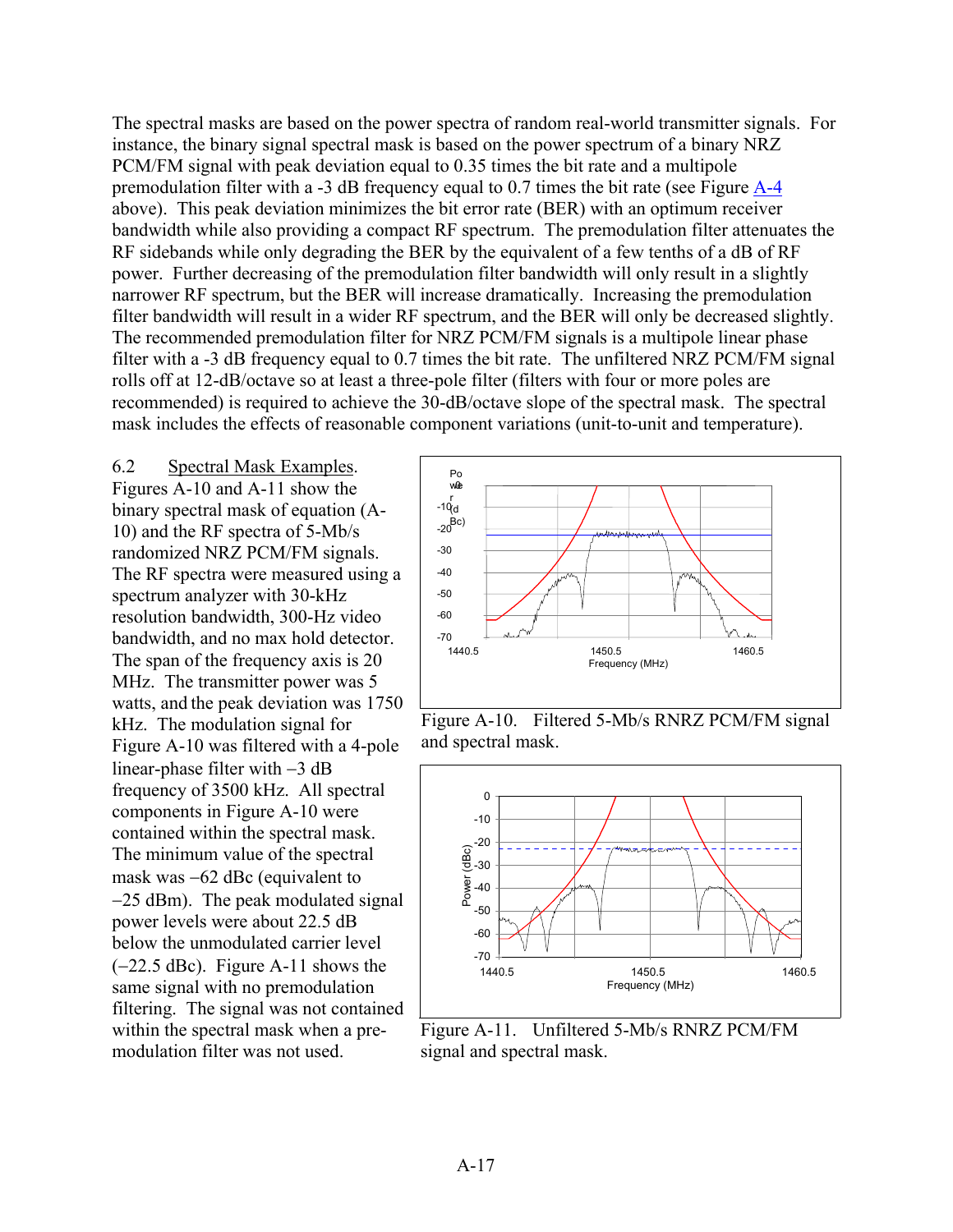<span id="page-19-0"></span>Figure A-12 shows the FQPSK/SOQPSK mask of equation (A-10) and the RF spectrum of a 5-Mb/s SOQPSK-TG signal. The transmitter power was assumed to be 5 watts in this example. The peak value of the SOQPSK-TG signal was about −19 dBc. Figure A-13 shows a typical 5-Mb/s ARTM CPM signal and its spectral mask. The peak value of the ARTM CPM signal was about −17 dBc.



Figure A-12. Typical 5-Mb/s SOQPSK-TG signal and spectral mask.

Figure A-13. Typical 5-Mb/s ARTM CPM signal and spectral mask.

### **7.0 Technical Characteristics of Digital Modulation Methods**

Table A-3 provides a summary of some of the technical characteristics of the modulation methods discussed in this summary.

| <b>CHARACTERISTICS OF VARIOUS MODULATION METHODS.</b><br>TABLE A-3. |                                                  |                                                 |                                           |                             |
|---------------------------------------------------------------------|--------------------------------------------------|-------------------------------------------------|-------------------------------------------|-----------------------------|
| Characteristic                                                      | <b>PCM/FM</b> with<br>single symbol<br>detection | <b>PCM/FM</b> with<br>multi-symbol<br>detection | FQPSK-B,<br>FOPSK-JR,<br><b>SOQPSK-TG</b> | <b>ARTM CPM</b>             |
| Occupied Bandwidth                                                  | 1.16 bit rate                                    | 1.16 bit rate                                   | 0.78 bit rate                             | 0.56 bit rate               |
| Sensitivity<br>$(E_b/N_0 \text{ for BEP=1e-5})$                     | $11.8 - 15 + dB$                                 | 9.5 dB                                          | $11.8 - 12.2$ dB                          | $12.5 \text{ dB}$           |
| Synchronization time                                                | 100 to 10,000<br>bits                            | 250 bits                                        | 5,000 to 30,000<br>bits                   | $30,000$ to<br>150,000 bits |
| Synchronization<br>threshold level $(E_b/N_0)$                      | $3$ to 4 dB                                      | 2 dB                                            | 4.5 to 5 dB                               | 8.5 dB                      |
| Phase noise<br>susceptibility*                                      | 2                                                |                                                 | 3                                         | $\overline{4}$              |
| Co-channel<br>interference<br>susceptibility*                       | 2                                                |                                                 | 3                                         | 4                           |
| * 1=Best, 2=Second Best, 3=Third Best, 4=Worst                      |                                                  |                                                 |                                           |                             |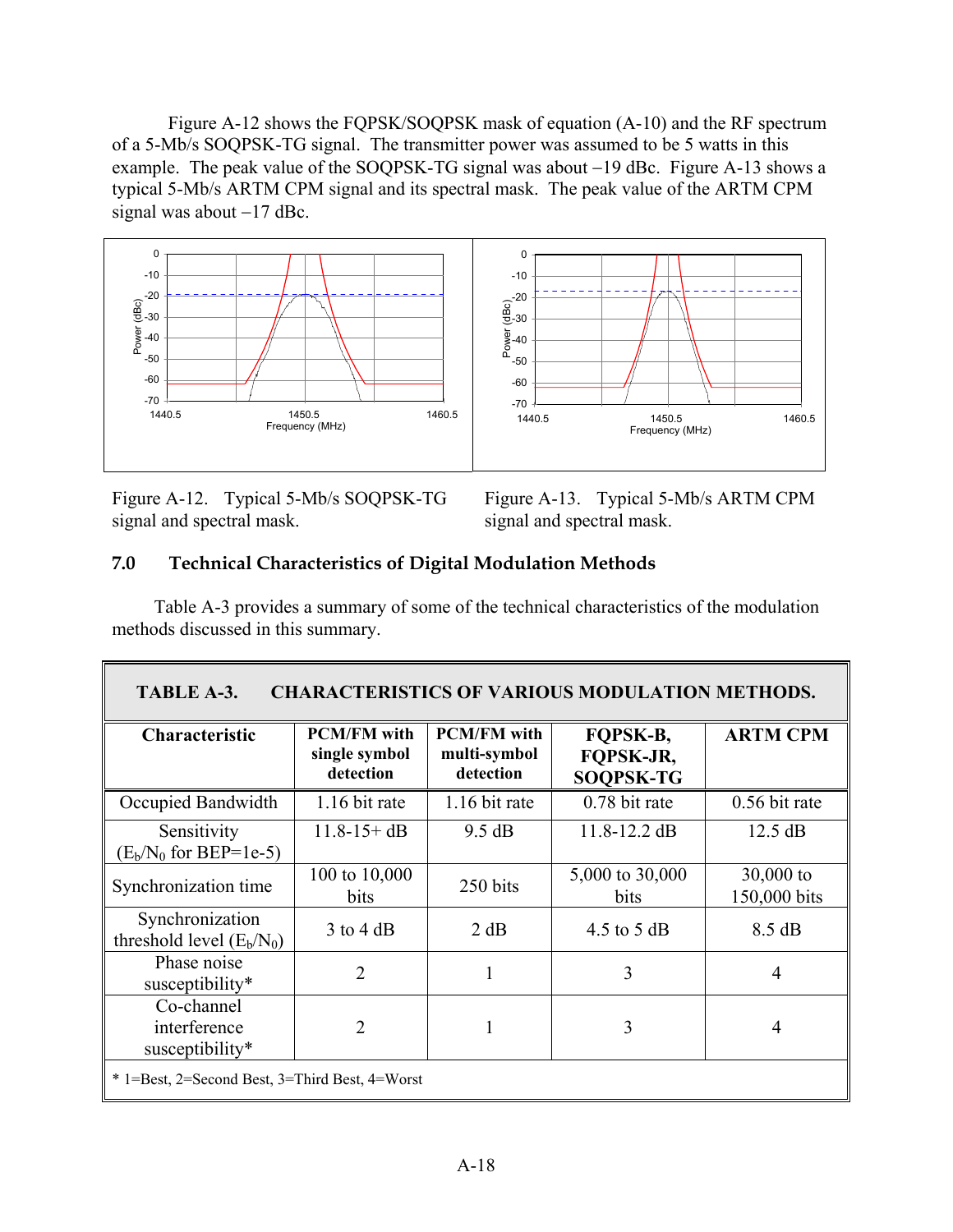#### <span id="page-20-0"></span>**8.0 FQPSK-B and FQPSK-JR Characteristics**

 Feher's-patented quadrature phase shift keying<sup>[7,](#page-20-1)8</sup> (FQPSK-B and FQPSK-JR) modulations are a variation of offset quadrature phase shift keying (OQPSK). OQPSK is described in most communications textbooks. A generic OQPSK (or quadrature or I & Q) modulator is shown in Figure A-14. In general, the odd bits are applied to one channel (say Q), and the even bits are applied to the I channel.



Figure A-14. OQPSK modulator.

If the values of I and Q are  $\pm 1$ , we get the diagram shown in Figure A-15. For example, if I=1 and Q=1 then the phase angle is 45 degrees  $\{(I,Q) = (1, 1)\}\.$  A constant envelope modulation method, such as minimum shift keying (MSK), would follow the circle indicated by the small dots in Figure A-15 to go between the large dots. In general, band-limited QPSK and OQPSK signals are not constant envelope and would not follow the path indicated by the small dots but rather would have a significant amount of amplitude variation, however FQPSK-B and FQPSK-JR are nearly constant envelope and essentially follow the path indicated by the small dots in Figure A-15.

 $\overline{a}$ 



Figure A-15. I & Q constellation.

<span id="page-20-1"></span><sup>&</sup>lt;sup>7</sup> K. Feher et al.: US Patents 4,567,602; 4,644,565; 5,491,457; and 5,784,402, post-patent improvements and other U.S. and international patents pending.

<span id="page-20-2"></span><sup>&</sup>lt;sup>8</sup> Kato, Shuzo and Kamilo Feher, "XPSK: A New Cross-Correlated Phase Shift Keying Modulation Technique," IEEE Trans. Comm*.*, vol. COM-31, May 1983.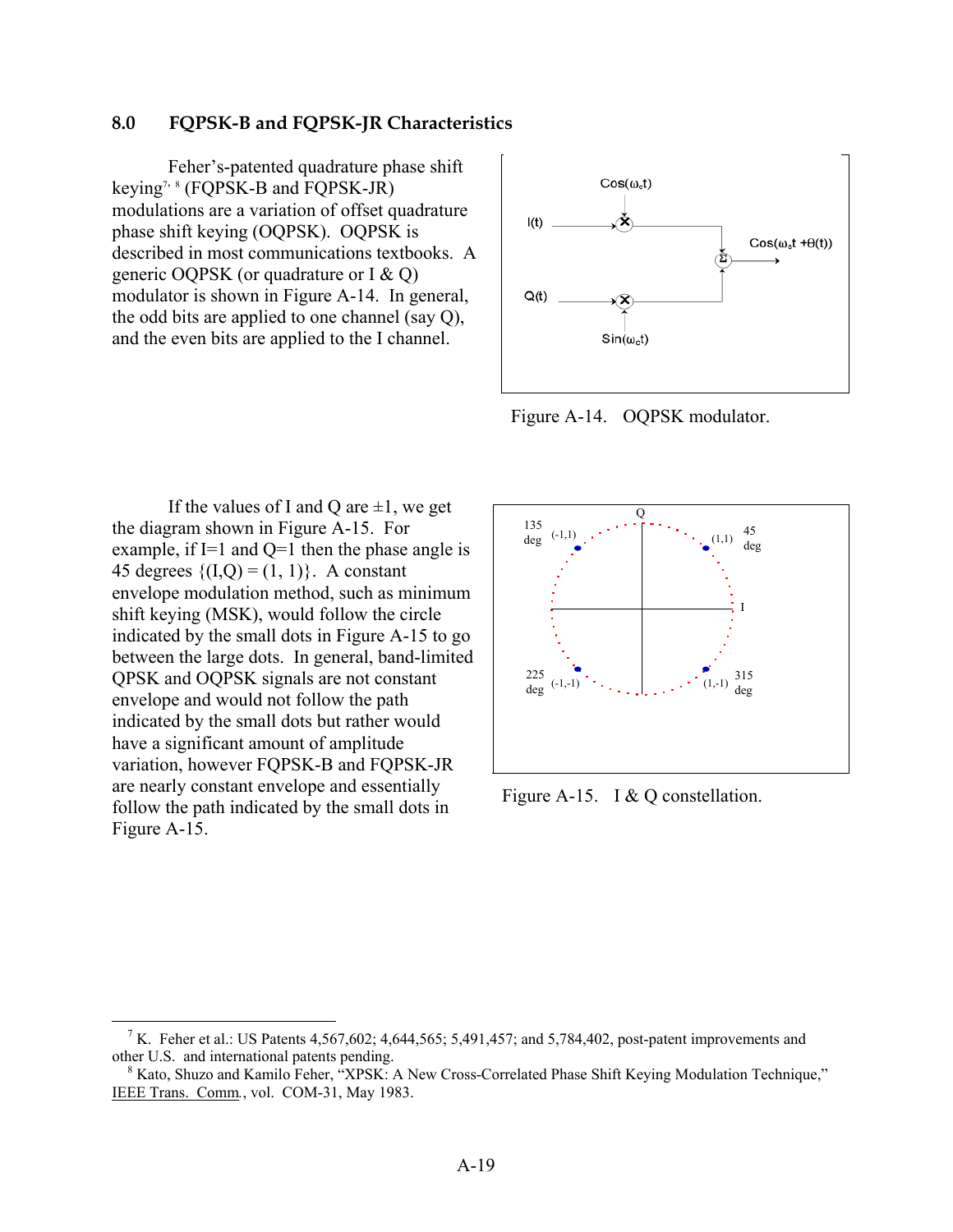<span id="page-21-0"></span>The typical implementation of FQPSK-B or FQPSK-JR involves the application of data and a bit rate clock to the baseband processor of the quadrature modulator. The data are differentially encoded and converted to I and Q signals as described in Chapter 2. The I and Q channels are then cross-correlated, and specialized wavelets are assembled that minimize the instantaneous variation of  $(I^2(t) + Q^2(t))$ . The FQPSK-B baseband wavelets are illustrated in Figure A-16 below.

The appropriate wavelet is assembled based on the current and immediate past states of I and Q. Q is delayed by one-half symbol (one bit) with respect to I as shown in Figure A-17 below.



Figure A-16. FOPSK wavelet eye diagram Figure A-17. FOPSK-B I & O eye



diagrams (at input to IQ modulator).

A common method at looking at I-Q modulation signals is the use of a vector diagram. One method of generating a vector diagram is to use an oscilloscope that has an XY mode. The vector diagram is generated by applying the I signal to the X input and the Q signal to the Y input. A sample vector diagram of FQPSK-B at the input terminals of an I-Q modulator is illustrated in Figure A-18. Note that the vector diagram values are always within a few percent of being on a circle. Any amplitude variations may cause spectral spreading at the output of a non-linear amplifier. Figure A-18. FQPSK-B vector



diagram.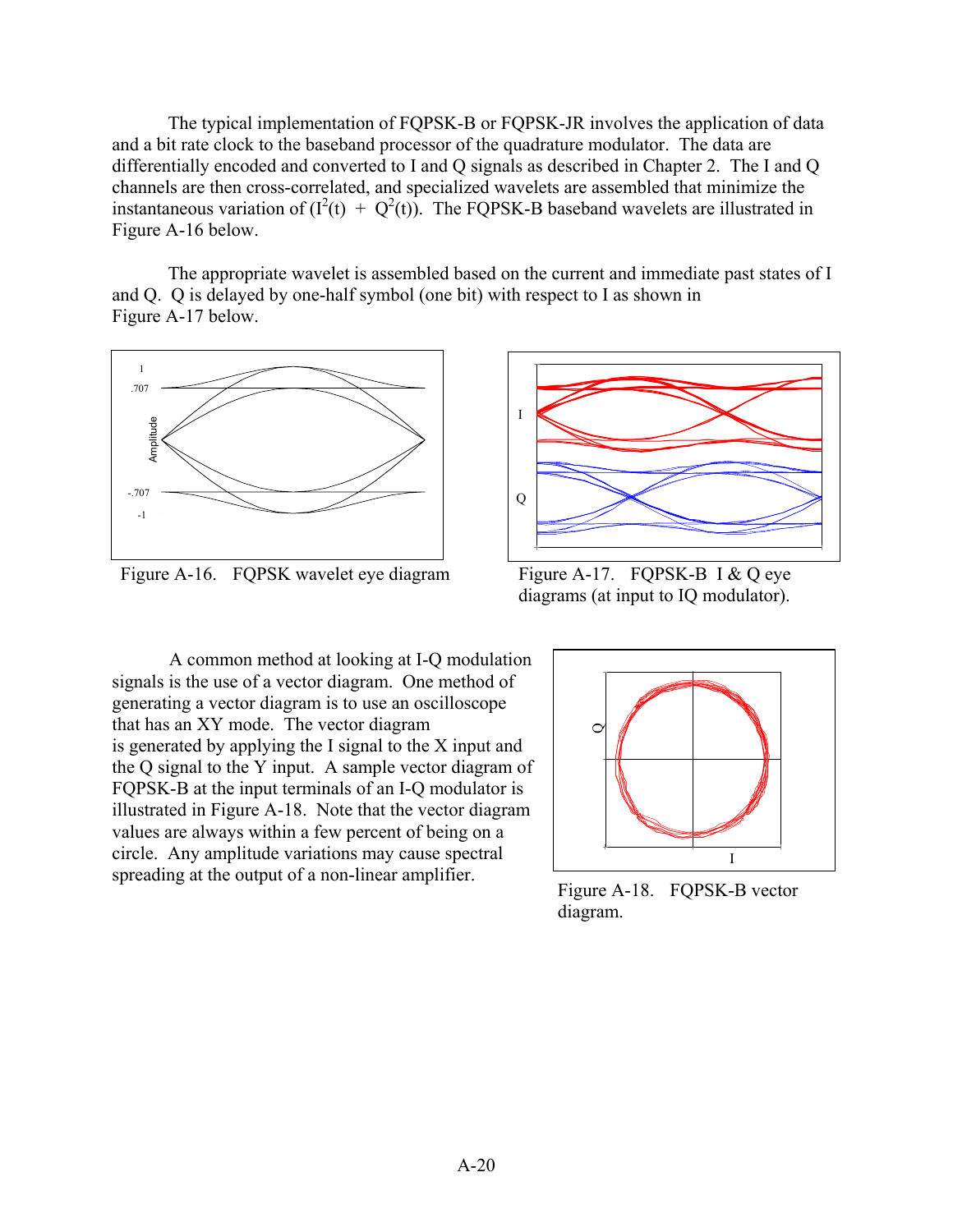<span id="page-22-0"></span> Figure A-19 illustrates a nearly ideal FQPSK-JR spectrum (blue trace) and an FQPSK-JR spectrum with moderately large modulator errors (red trace). These spectra were measured at the output of a fully saturated RF non-linear amplifier with a random pattern of "1's" and "0's" applied to the input. The bit rate for Figure A-19 was 5 Mb/s. The peak of the spectrum was approximately −19 dBc. The 99-percent bandwidth of FQPSK-B is typically about 0.78 times the bit rate. Note that with a properly randomized data sequence and proper transmitter design, FQPSK-B does not have significant sidebands (blue trace).

Figure A-20 illustrates an FQPSK-B transmitter output with all "0's" as the input signal. With an all "0's" input, the differential encoder, cross-correlator, and wavelet selector provide unity amplitude sine and cosine waves with a frequency equal to 0.25 times the bit rate to the I and Q modulator inputs. The resulting signal (from an ideal modulator) would be a single frequency component offset from the carrier frequency by exactly  $+0.25$  times the bit rate. The amplitude of this component would be equal to 0 dBc. If modulator errors exist (they



Figure A-19. 5 Mb/s FQPSK-JR spectrum with random input data and small (blue) and large (red) modulator errors.



Figure A-20. FQPSK-B spectrum with all 0's input and large modulator errors.

always will), additional frequencies will appear in the spectrum as shown in Figure A-20. The spectral line at a normalized frequency of 0 (carrier frequency) is referred to as the remnant carrier. This component is largely caused by DC imbalances in the I and Q signals. The remnant carrier power in Figure A-20 is approximately -31 dBc. Well designed FQPSK-B transmitters will have a remnant carrier level less than -30 dBc. The spectral component offset, 0.25 times the bit rate below the carrier frequency, is the other sideband. This component is largely caused by unequal amplitudes in I and Q and by a lack of quadrature between I and Q. The power in this component should be limited to −30 dBc or less for good system performance.

Figure [A-21](#page-23-0) shows the measured bit error probability (BEP) versus signal energy per bit/noise power per Hz  $(E_b/N_0)$  of two FQPSK-JR modulator/demodulator combinations including non-linear amplification and differential encoding/decoding in an additive white Gaussian noise environment (AWGN) with no fading. Other combinations of equipment may have different performance. Phase noise levels higher than those recommended in Chapter 2 can significantly degrade the BEP performance. Computer simulations have shown that a BEP of  $10^{-5}$  may be achievable with an  $E_b/N_0$  of slightly greater than 11 dB (with differential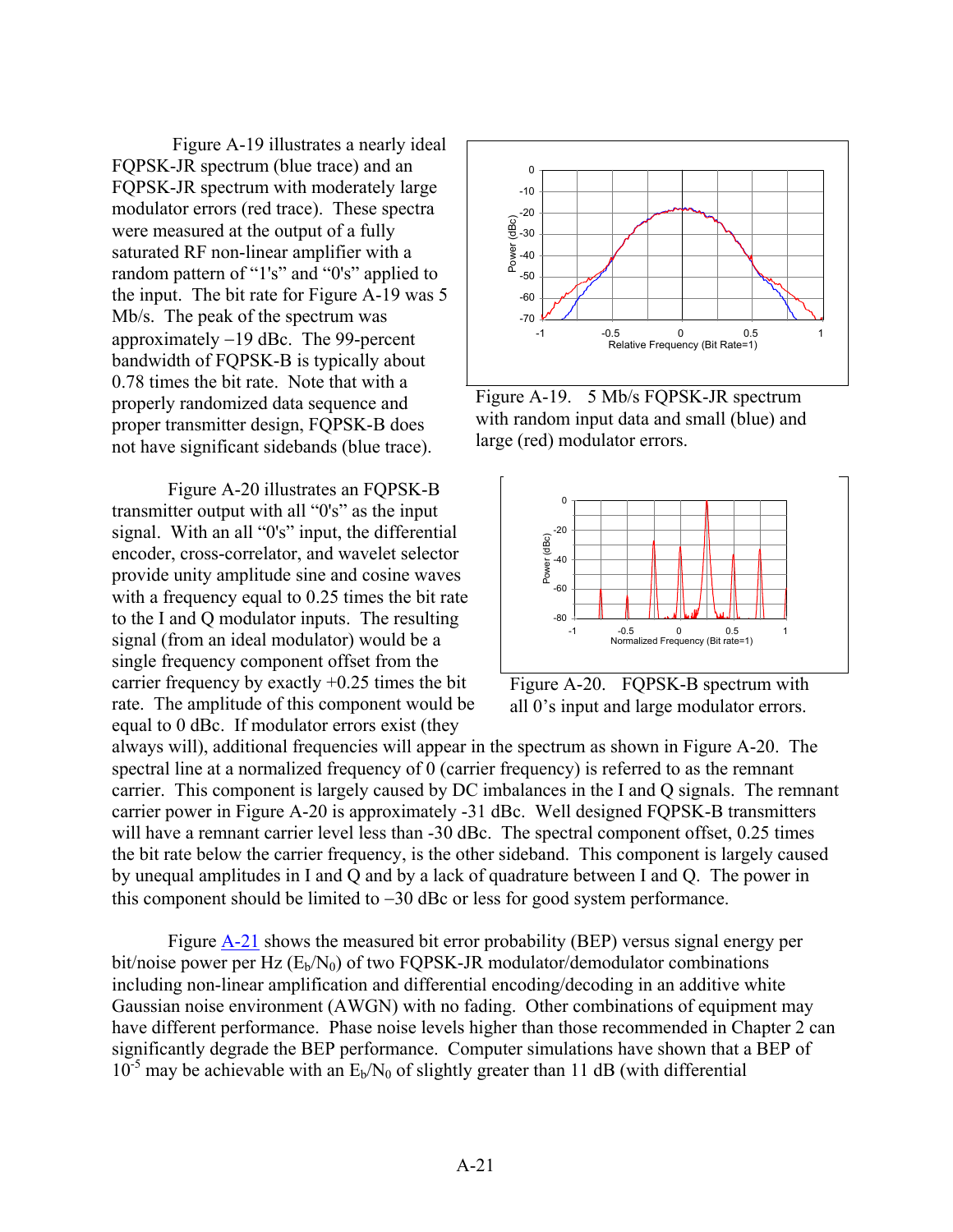<span id="page-23-0"></span>encoding/decoding). The purpose of the differential encoder/decoder is to resolve the phase detection ambiguities that are inherent in QPSK, OQPSK, and FQPSK modulation methods. The differential encoder/decoder used in this standard will cause one isolated symbol error to appear as two bits in error at the demodulator output. However, many aeronautical telemetry channels are dominated by fairly long burst error events, and the effect of the differential encoder/decoder will often be masked by the error events. Figure A-21. FQPSK-JR BEP vs.  $E_b/N_0$ .

#### **9.0 SOQPSK-TG Characteristics.**

SOQPSK is a family of constant envelope continuous phase modulation (CPM) waveforms defined by Mr. T.  $\text{Hill}^{9, 10, 11, 12}$  $\text{Hill}^{9, 10, 11, 12}$  $\text{Hill}^{9, 10, 11, 12}$  $\text{Hill}^{9, 10, 11, 12}$ . The details of SOQPSK-TG are described in Chapter 2, paragraphs 2.4.3.2 and 2.4.3.2.1. The SOQPSK-TG signal amplitude is constant and the phase trajectory is determined by the coefficients in Chapter 2, Table 2-4. Therefore, SOQPSK-TG can be implemented using a precision phase or frequency modulator with proper control of the phase trajectory. Figure A-22 illustrates the measured phase trajectory of an SOQPSK-TG signal. The vertical lines correspond approximately to the "bit" decision times.





Figure A-22. Measured SOQPSK-TG phase trajectory

<span id="page-23-1"></span> $\overline{a}$ <sup>9</sup> Hill T., "An Enhanced, Constant Envelope, Interoperable Shaped Offset QPSK (SOQPSK) Waveform for Improved Spectral Efficiency", Proceedings of the International Telemetering Conference, San Diego, California, October 2000.<br><sup>10</sup> Younes B., Brase J., Patel C., Wesdock J., "An Assessment of Shaped Offset QPSK for Use in NASA Space

<span id="page-23-2"></span>Network and Ground Network Systems", Meetings of Consultative Committee for Space Data Systems, Toulouse,

<span id="page-23-3"></span>France, October, 2000.<br><sup>11</sup> Geoghegan, M., "Implementation and Performance Results for Trellis Detection of SOQPSK", Proceedings of the<br>International Telemetering Conference, Las Vegas, Nevada, October 2001.

<span id="page-23-4"></span> $12$  Simon, M., Bandwidth-Efficient Digital Modulation with Application to Deep Space Communications,

Monograph number 3, DESCANSO Monograph Series, JPL Publication 00-17, Jet Propulsion Laboratory, California Institute of Technology, 2001. This publication is available free via the Internet:

<http://descanso.jpl.nasa.gov/Monograph/series3/complete1.pdf> (note: do not use WWW prefix for this URL).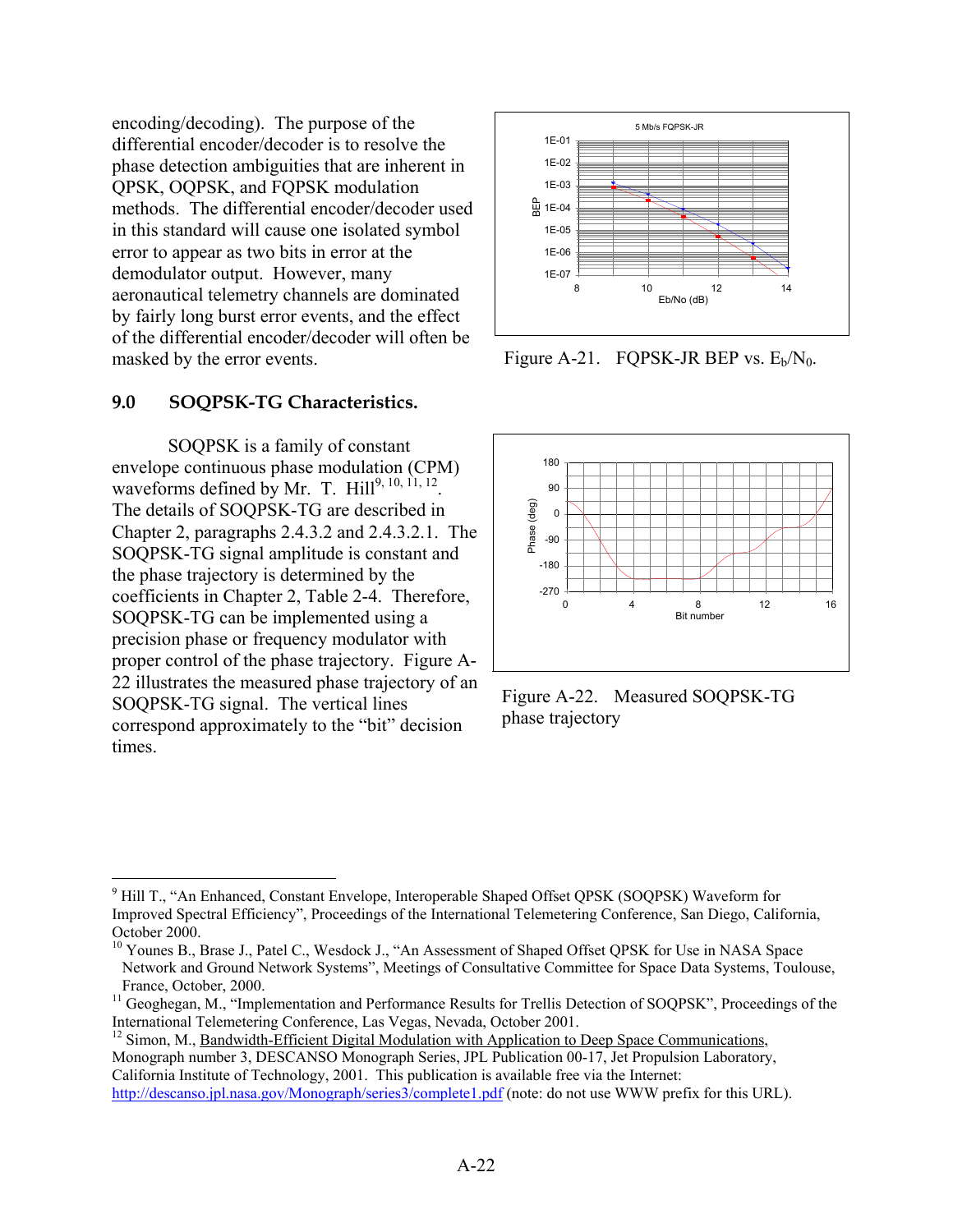<span id="page-24-0"></span>The power spectrum of a random 5 Mb/s SOQPSK-TG signal is shown in Figure A-23. The −60 dBc bandwidth of this 5 Mb/s signal was about 7.34 MHz. Note that the maximum power level is about -19 dBc.



Figure A-23. SOQPSK-TG Power Spectrum (5 Mb/s).

Figure A-24 shows the measured bit error probability (BEP) versus signal energy per bit/noise power per  $Hz$  ( $E_b/N_0$ ) of two SOQPSK-TG modulator/demodulator combinations including non-linear amplification and differential encoding/decoding in an additive white Gaussian noise environment (AWGN) with no fading. Other combinations of equipment may have different performance. Phase noise levels higher than those recommended in Chapter 2 can significantly degrade the BEP performance.



Figure A-24. BEP versus  $E_b/N_o$ performance of 5 Mb/s SOQPSK-TG.

#### **10.0 Advanced Range Telemetry (ARTM) CPM Characteristics.**

 ARTM CPM is a quaternary signaling scheme in which the instantaneous frequency of the modulated signal is a function of the source data stream. The frequency pulses are shaped for spectral containment purposes. As defined for this standard, the modulation index alternates at the symbol rate between h=4/16 and h=5/16. The purpose of alternating between two modulation indices is to maximize the minimum distance between data symbols, which results in minimizing the bit error probability. These particular modulation





indices were selected as a good tradeoff between spectral efficiency and data-detection ability. Figure A-25 shows the power spectrum of a 5 Mb/s ARTM CPM signal and Figure  $\overline{A-26}$  shows the measured BEP versus  $E_b/N_o$ . The maximum power level was about −19 dBc. The -60 dBc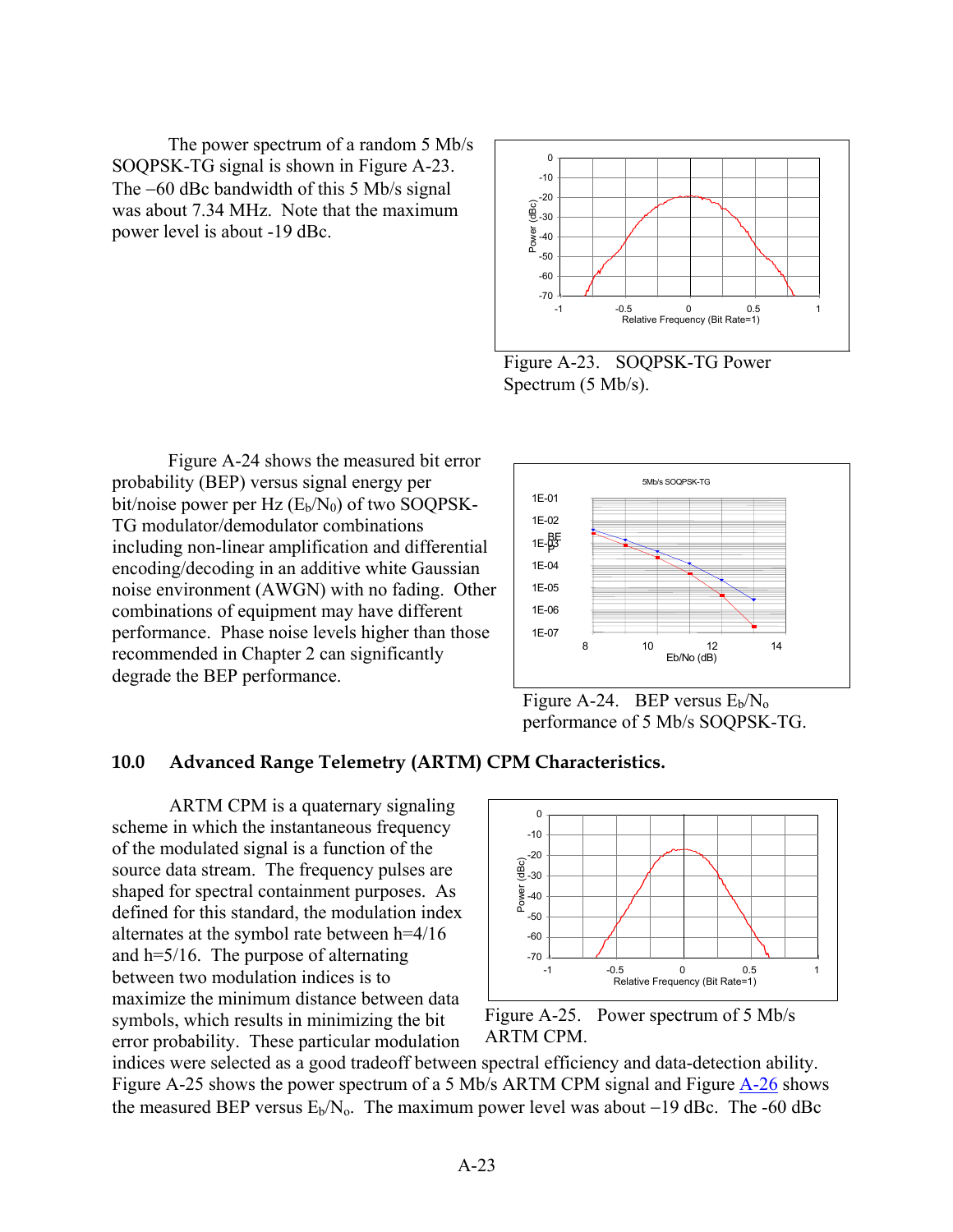<span id="page-25-0"></span>bandwidth of this 5 Mb/s signal was about 5.54 MHz. Note that the power spectrum of ARTM CPM is about 25% narrower than that of SOQPSK-TG but the BEP performance is worse. ARTM CPM is also more susceptible to phase noise than SOQPSK-TG.



Figure A-26. BEP versus  $E_b/N_0$  performance of 5 Mb/s ARTM CPM.

#### **11.0 PCM/FM**

Pulse code modulation (PCM)/frequency modulation (FM) has been the most popular telemetry modulation since about 1970. This method could also be called filtered continuous phase frequency shift keying (CPFSK). The RF signal is typically generated by filtering the

baseband non-return-to-zero-level (NRZ-L) signal and then frequency modulating a voltage controlled oscillator (VCO). The optimum peak deviation is 0.35 times the bit rate  $(h=0.7)$  and a good choice for a premodulation filter is a multi-pole linear phase filter with bandwidth equal to 0.7 times the bit rate. Figure A-27 shows the power spectrum of a pseudo-random 5 Mb/s PCM/FM signal with peak deviation of 1.75 MHz and a 3.5 MHz linear phase low-pass filter. Note that the spectrum is nearly flat from a frequency equal to −0.5 times the bit rate to a frequency equal to  $+0.5$ 



Figure A-27. Power spectrum of 5 Mb/s PCM/FM signal.

times the bit rate. The power level near the center frequency is about –22.5 dBc for a bit rate of 5 Mb/s and the standard spectrum analyzer settings.